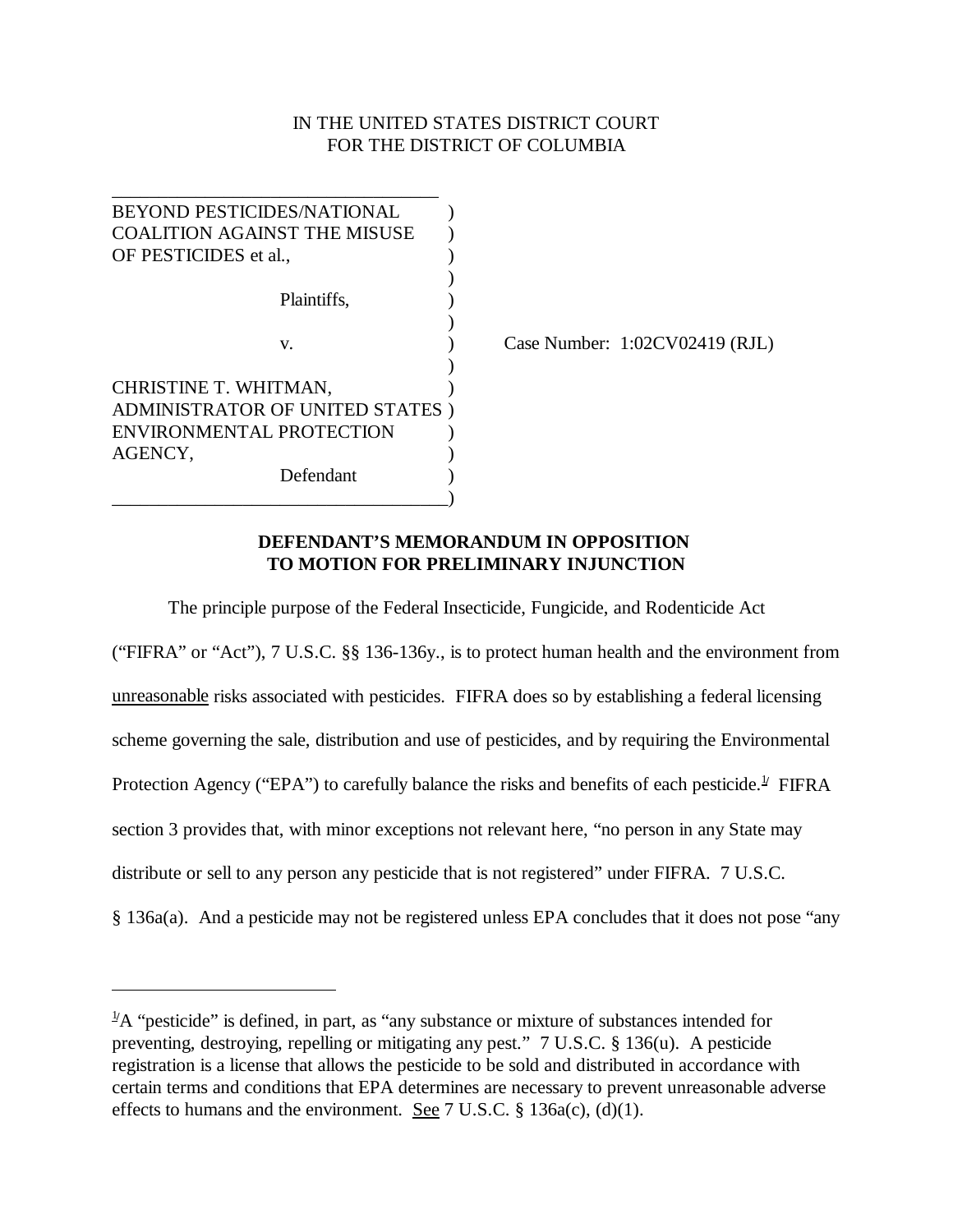unreasonable risk to man or the environment, taking into account the economic, social, and environmental costs and benefits of the use of any pesticide." 7 U.S.C. §§ 136a(b)(5), 136(bb). Currently, EPA is re-assessing pesticides that were registered before 1984 to determine whether they still meet these statutory standards.

Since as early as 1997, plaintiffs have been communicating with EPA to voice their objections to the use of the pesticide pentachlorophenol ("penta") as a wood preservative.<sup>2</sup> Most recently, in December 2001, plaintiffs petitioned EPA to issue a notice of cancellation for all pesticides containing penta, and to suspend the registrations for such products pending a full review -- an action that would render the distribution, sale, or use of penta products (the vast majority of which are used to treat new utility poles) illegal throughout the United States. EPA responded to this petition in February 2002, explaining that EPA is already assessing the risks and benefits of penta as part of its ongoing reregistration review of all pesticides. See letter from Stephen Johnson (Feb. 5, 2002), attached as Exhibit 17 to plaintiffs' Memorandum. EPA therefore declined to either grant or deny plaintiffs' petition. Id.

A full ten months later, plaintiffs come to the Court seeking emergency relief. Plaintiffs do not, however, ask the Court to order EPA to act on their petition. Nor are plaintiffs merely seeking to maintain the status quo pending adjudication of the merits of their claim. Instead, plaintiffs ask the Court to order EPA immediately to (1) issue a notice of intent to cancel the

<sup>&</sup>lt;sup>2</sup>Penta is a wood preservative used almost exclusively for the treatment of utility poles. Declaration of Jack E. Housenger ("Housenger Decl."), ¶ 14. Plaintiffs also challenge the use of chromated copper arsenate ("CCA") and creosote as wood preservatives. Plaintiffs' Complaint For Declaratory And Injunctive Relief ("Complaint"), ¶ 1. Plaintiffs' claims regarding CCA and creosote are not the subject of plaintiffs' motion for a preliminary injunction. Plaintiffs' Memorandum Of Points And Authorities In Support Of Motion For Preliminary Injunction ("Pl. Mem."), p. 1 n.1.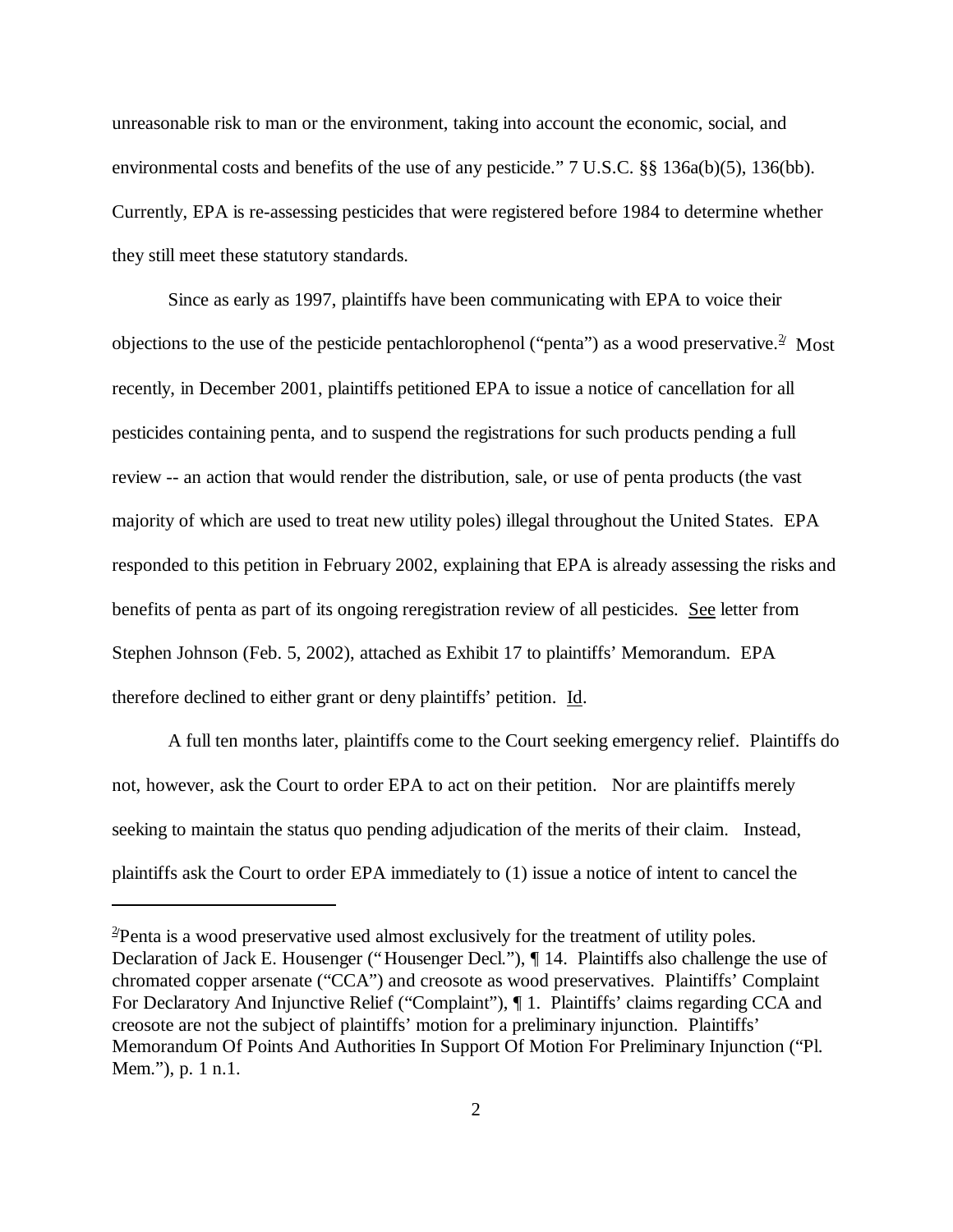pesticide registrations for all products containing penta for use as wood preservatives, and (2) issue an emergency order immediately suspending the pesticide registrations for all such products. In other words, plaintiffs ask the Court, rather than EPA, to determine whether penta "generally causes unreasonable adverse effects on the environment," whether those effects are significant enough to constitute an "imminent hazard" to human health, and whether that hazard is grave enough that it constitutes an "emergency" within the meaning of FIFRA. See 7 U.S.C. § 136d(b), (c). The effect of plaintiffs' requested order would be that within the time period set by the Court, penta products could no longer be distributed, used, or sold anywhere within the United States.

Plaintiffs' requested relief would be extraordinary under any circumstances. It becomes even more so when EPA's pesticide reregistration review is taken into account. EPA has been working to fulfill a Congressional mandate to re-examine pesticide registrations and re-register many pesticides – a mandate that has required the examination of thousands of registered pesticide products. With regard to its re-assessment of penta in particular, EPA has nearly completed the first step in this process (issuance of a preliminary risk assessment) and is now beginning to examine the other side of the equation, i.e., the current benefits derived from using penta. Once the preliminary risk assessment is issued, based upon EPA's past experience, it is likely to take approximately 6 to 8 months to complete a Registration Eligibility Decision ("RED"). See Declaration of Jack Housenger ("Housenger Decl.), ¶ 25. Depending on various contingencies, however, such as data or analyses received in public comments, the development of complicated new scientific issues, and the need to address difficult risk mitigation and implementation issues, it could take as long as 3 years to complete a RED.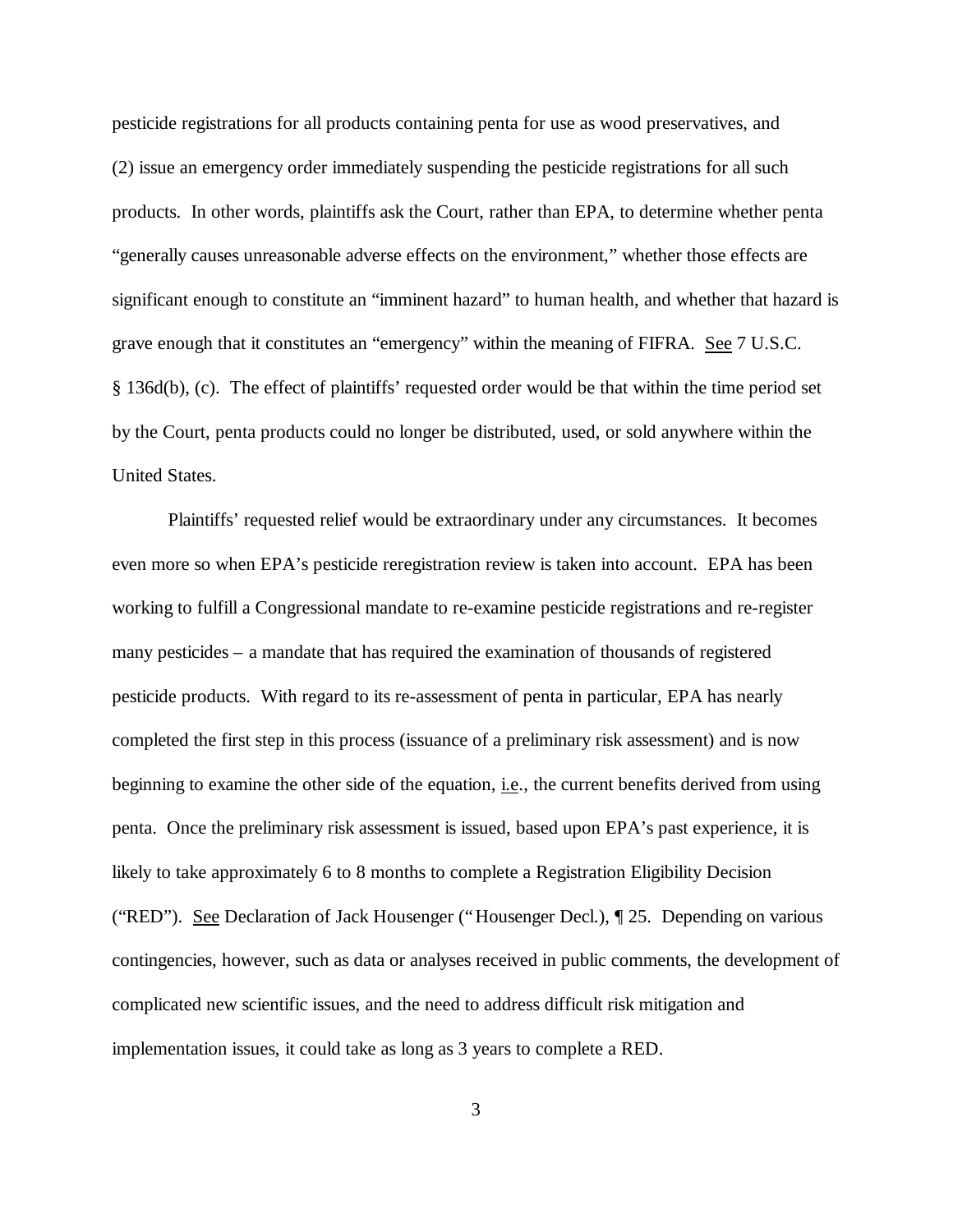Plaintiffs, however, ask the Court to decree that penta should be immediately pulled from the market (at a monetary cost, public burden and impact on human health that neither plaintiffs nor EPA can now predict), even though EPA has not yet completed its review. Plaintiffs do not even attempt to assess the real potential impact of an immediate suspension of penta products; rather, plaintiffs rely solely on one-sided documents that, in plaintiffs' view, prove conclusively that the alternatives they favor are adequate and readily available substitutes.

Plaintiffs have utterly failed to meet the rigorous standards applicable to a request for a mandatory preliminary injunction. Initially, plaintiffs are unlikely to succeed on the merits of their quest to substitute the Court's judgment for EPA's. The Court does not have jurisdiction to grant the relief that plaintiffs seek. Plaintiffs are not entitled to judicial review under FIFRA unless and until EPA has taken a final agency action refusing to grant their cancellation petition. There is no dispute that EPA has neither granted nor denied plaintiffs' petition. Yet, even assuming plaintiffs could establish that EPA's failure to act on the petition is unreasonable delay under the APA as they allege in their complaint, they have not sought preliminary relief on those grounds. Moreover, the most that plaintiffs could hope for if they succeed on an unreasonable delay claim would be an order directing EPA to grant or deny the petition, not an order requiring EPA to reach the substantive result favored by plaintiffs.

With regard to the merits of plaintiffs' claim that EPA is required to pull penta from the market based upon the "findings" made in a three year old draft preliminary risk assessment, plaintiffs have failed to take account of several critical factors. First, the 1999 draft preliminary risk assessment is not EPA's final word on the risks of penta; the risk review is still ongoing. Second, plaintiffs do not offer evidence showing what can realistically be expected to replace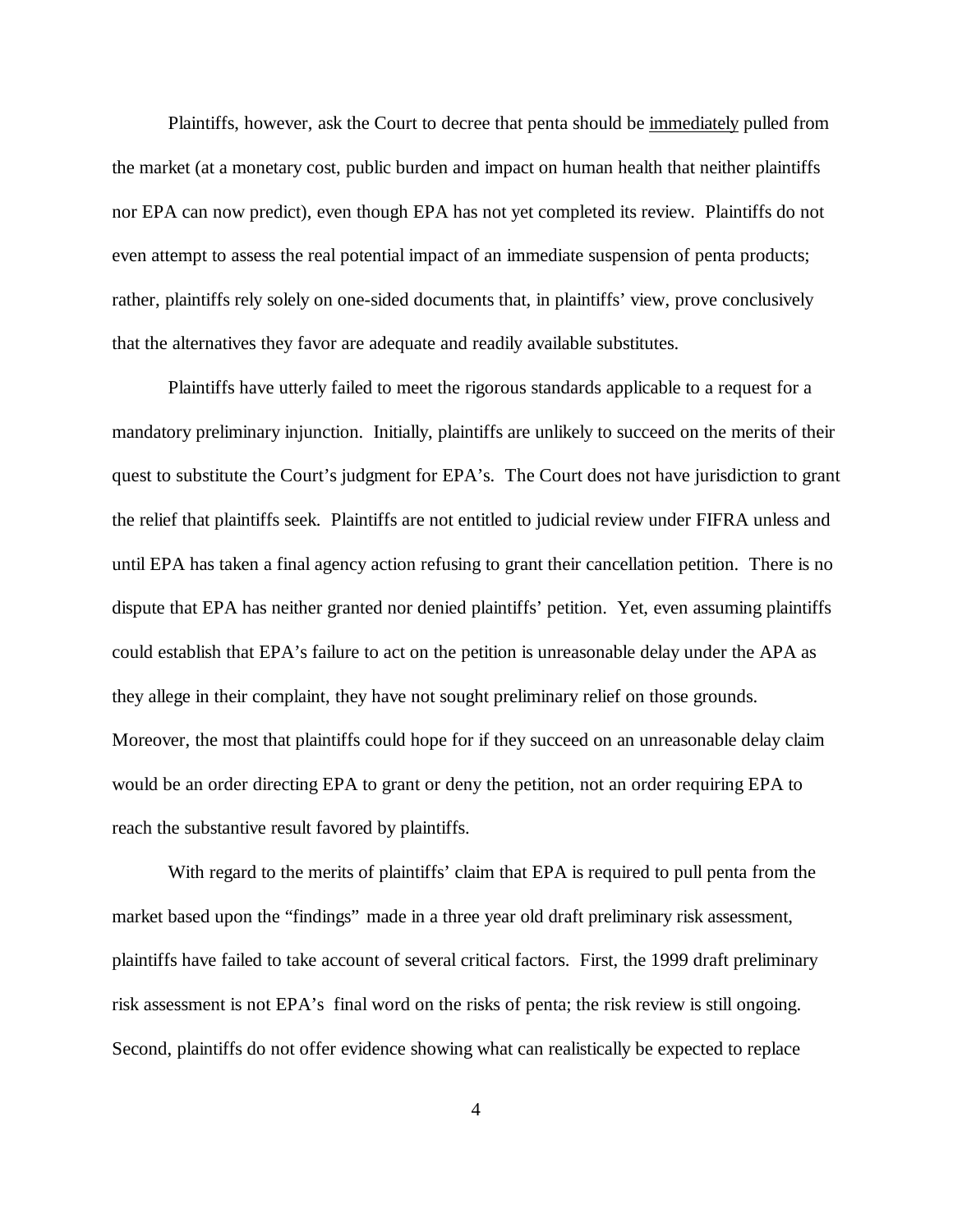penta in the marketplace and whether that replacement will be safer than penta. And third, plaintiffs offer nothing other than their own opinion, and that of the manufacturers of their preferred alternatives, to support their claim that there are other products that could readily substitute for penta-treated wood, and that therefore the risks of penta necessarily outweigh its benefits. Thus, plaintiffs cannot show a likelihood of success on the merits.

Even more significant with respect to plaintiffs' request for emergency relief is that plaintiffs cannot show why, after years of working with EPA, and nine months after EPA's statement that it was neither granting nor denying their petition, their objections to the continued use of penta have suddenly become so urgent that immediate action is required to prevent an irreparable injury. Finally, plaintiffs can neither overcome the impact on EPA's pesticide reregistration process threatened by a sudden re-ordering of priorities and diversion of resources to examine penta ahead of everything else, nor ignore the possibility of harm to the public if the entire utility industry were deprived of penta-treated wooden poles and were forced to switch to other products (which may or may not be safer, and which may or may not pose risks other than those posed by penta).

EPA has made significant progress in its pesticide reregistration program, but is still only partway through its evaluation of the risks and benefits of penta. Plantiffs offer no compelling justification for disrupting that process, overriding EPA's judgment, and taking a step that may (or may not) pose unanticipated risks. Plaintiffs' motion should therefore be denied.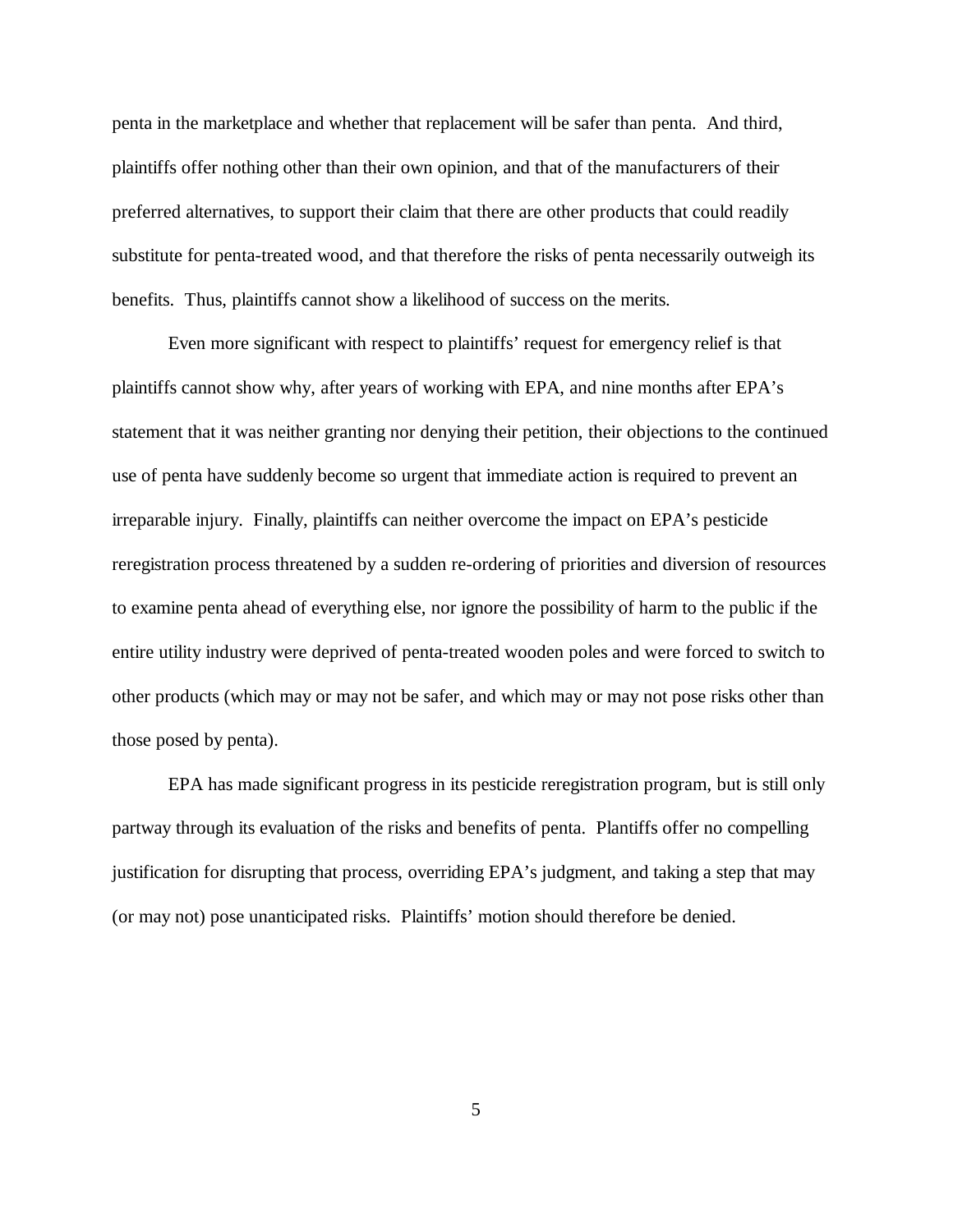#### **I. BACKGROUND**

#### **A. STATUTORY BACKGROUND.**

#### **1. Pesticide Registration.**

Under FIFRA, EPA registers a pesticide only after conducting extensive scientific review of the risks and benefits of that pesticide to determine whether the use of the pesticide causes "unreasonable adverse effects" to human health or the environment. "Unreasonable adverse effects" in relevant part means "any unreasonable risk to man or the environment, taking into account the economic, social, and environmental costs and benefits of the use of any pesticide." 7 U.S.C. § 136(bb).

The process for registering a pesticide is set forth in both FIFRA and EPA's regulations, which establish basic application procedures and detailed data submission requirements. See 7 U.S.C. § 136a; 40 C.F.R. §§ 152.1, 158.20. Once EPA registers a pesticide, EPA may require additional data later, "if [EPA] determines that additional data are required to maintain in effect an existing registration of a pesticide." 7 U.S.C. § 136a(c)(2)(B)(i). EPA also is authorized to suspend or cancel pesticide registrations, or issue notices of intent to suspend or cancel registrations. 7 U.S.C. §§ 136a(c)(2)(B)(iv), 136d.

#### **2. Cancellation And Suspension of Registrations.**

EPA can cancel a pesticide registration if that registration is not in compliance with FIFRA requirements. 7 U.S.C. § 136d(b).If it appears to EPA that a pesticide does not comply with FIFRA or, when used in accord with widespread practices, "generally causes unreasonable adverse effects on the environment," EPA may issue a notice of its intent to either (1) cancel the pesticide's registration or change its classification or (2) hold a hearing to determine whether the registration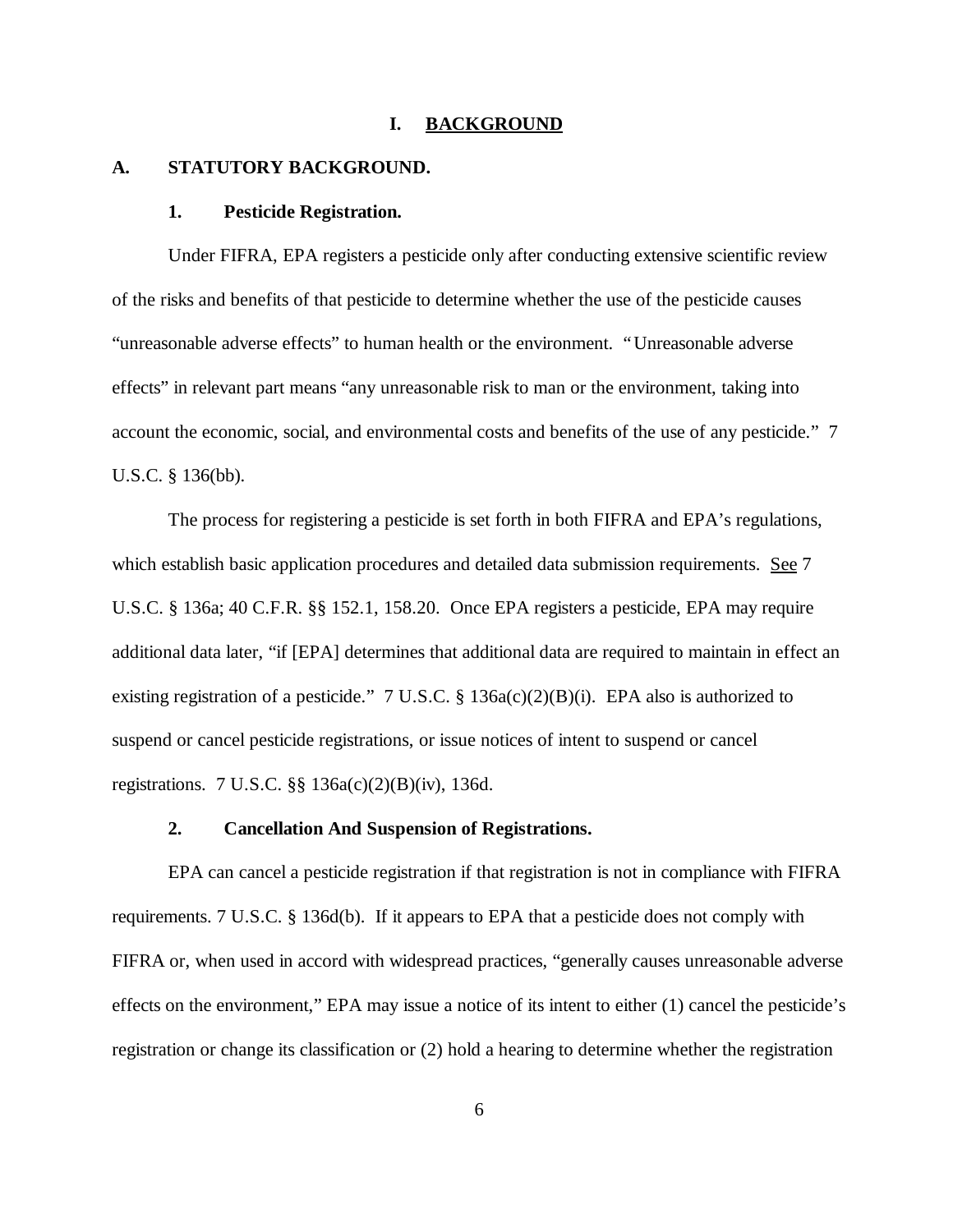should be canceled. Id. Before issuing such a notice, EPA must seek the advice of the Secretary of Agriculture and the EPA Science Advisory Panel through a process set forth in the statute. Id. EPA may then issue the notice to the registrant and to the public.<sup>3/</sup> If EPA issues a notice of intent to cancel the registration, rather than a notice of intent to hold a hearing, cancellation becomes final and effective 30 days after (1) the registrant has received notice and (2) the notice has been published, unless the registrant corrects the defects or "a person adversely affected by the notice" requests a hearing. Id. If a hearing is requested, the final decision on cancellation will be issued after completion of the hearing in accord with EPA's regulations. 40 C.F.R. Part 164.

FIFRA also provides the Administrator with the authority to immediately suspend the registration of a pesticide if necessary to prevent an "imminent hazard."<sup>4</sup> 7 U.S.C. § 136d(c). The Administrator is required to issue a notice of intent to cancel a registration prior to or simultaneously with the suspension. Id. The Administrator is required to provide notice to affected registrants prior to issuing a suspension order, and registrants are entitled to request an expedited hearing during which the order will not be in effect. Id.  $\S$  136d(c)(1), (2). Finally, the Administrator can issue an emergency suspension order without issuing a notice of intent to cancel or notifying the affected registrants in emergency situations that do "not permit the Administrator to hold a hearing before suspending." Id.  $\S$  136d(c)(3). After an emergency suspension order, the

<sup>&</sup>lt;sup>3/</sup>FIFRA defines a "registrant" as "a person who has registered any pesticide pursuant to the provisions of this [Act]." 7 U.S.C. § 136(y).

<sup>4</sup>**/**FIFRA defines "imminent hazard" as "a situation which exists when the continued use of a pesticide during the time required for cancellation proceeding would be likely to result in unreasonable adverse effects on the environment or will involve unreasonable hazard to the survival of a species declared endangered or threatened by the Secretary of the Interior pursuant to the Endangered Species Act of 1973." 7 U.S.C. § 136(l).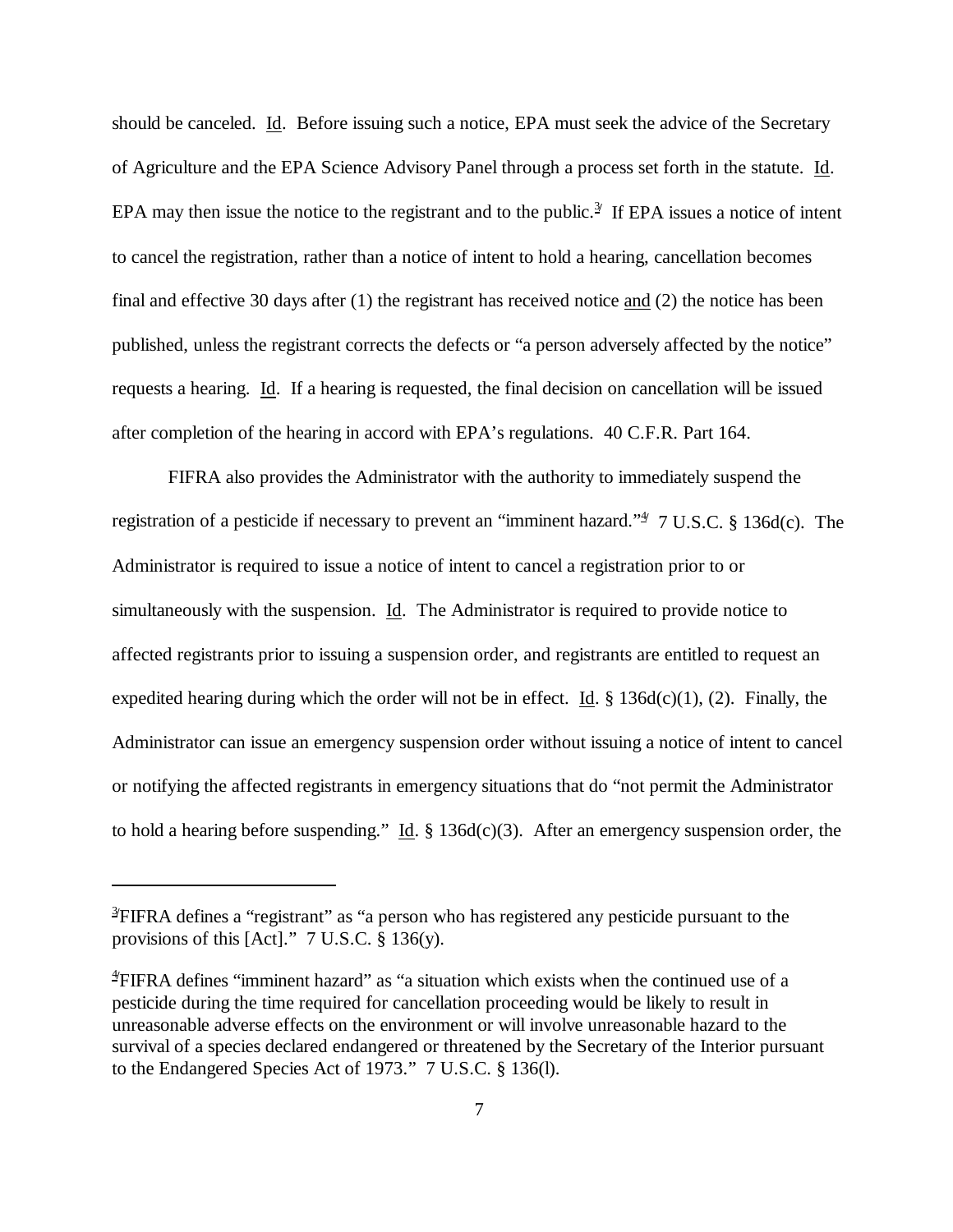registrants have a right to request a hearing. The emergency order remains in effect during the pendency of a hearing on the order. In addition, the Administrator is required to then issue a notice of intent to cancel within 90 days after the issuance of the emergency suspension order. If the emergency order is not rescinded, it remains in effect through any subsequent cancellation proceedings. Id.

## **3. Pesticide Reregistration**

Prior to the 1988 amendments to FIFRA, EPA reevaluated the risks and benefits of currently registered pesticides through the Rebuttable Presumption Against Review (RPAR) process (now called the Special Review process). EPA created RPAR as an administrative process to evaluate these risks and an benefits without having to first issue a notice of intent to cancel. Housenger Decl.  $\P$  4. EPA's current procedures for the Special Review process are codified at 40 C.F.R. part 154, and include specific opportunities for involvement of both registrants and the public. See 40 C.F.R. part 154.21, 154.26, & 154.27.

In 1988, Congress created the reregistration process now embodied in FIFRA Section 4. Section 4 requires that EPA re-examine existing pesticide registrations, and includes a schedule for "reregistration" of many pesticides. 7 U.S.C. § 136a-1. Under this section, EPA is required to reregister any pesticide that was first registered before November 1, 1984.<sup>5</sup>/ Id. § 136a-1(a). The reregistration process originally covered approximately 600 distinct active ingredients that are incorporated into thousands of pesticide products. This reregistration is to occur in five phases

<sup>&</sup>lt;sup>5</sup>/Exceptions to this requirement are pesticides for which EPA, between November 1, 1984 and the effective date of the registration, had determined (1) that there were no outstanding data requirements, and (2) the requirements of FIFRA  $\S$  3(c)(5), 7 U.S.C. 136a(c)(5) had been met. See 7 U.S.C. § 136a-1(a).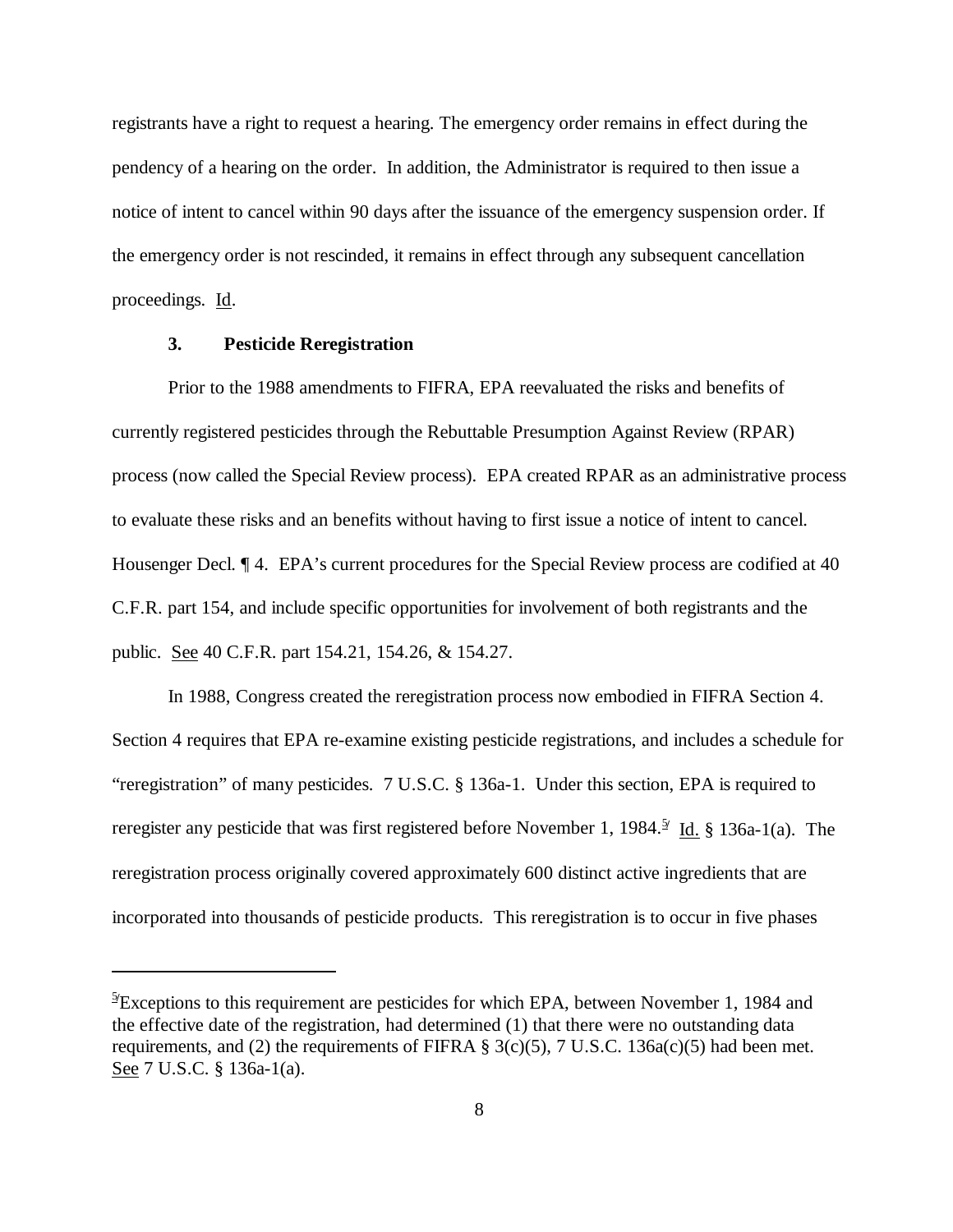with deadlines for each of the phases. 7 U.S.C. § 136a-1(b)-(g); <u>see also</u> Declaration of Jack Housenger ("Housenger Decl."), ¶ 7. At the conclusion of this five-phase process, EPA determines whether reregistration is appropriate for each registered pesticide.

To help fulfill its reregistration mandate, EPA has elected to create a non-mandatory, multistep procedure granting considerable public participation opportunities. Housenger Decl. ¶¶ 9-13. The first several steps, including the preparation of preliminary and revised risk assessments, lead up to "Reregistration Eligibility Decisions," or "REDs." Id. REDs embody EPA's determinations of whether pesticides containing particular active ingredients are eligible for reregistration under FIFRA section  $4(g)(2)(A)$ , 7 U.S.C. § 136a-1(g)(2)(A); see also Housenger Decl. ¶ 7. If EPA determines that a pesticide is eligible for reregistration, EPA can issue a data call-in for product specific data under FIFRA section 3(c)(2)(B), 7 U.S.C. § 136a(c)(2)(B). 7 U.S.C. § 136a- $1(g)(2)(B)$ . After reviewing the product-specific data, EPA must determine if the product meets the requirements for reregistration. 7 U.S.C. § 136a-1(g)(2)(C). If EPA determines that a pesticide is not eligible for reregistration, this determination is not itself a final agency action. In such cases, Section 4 directs EPA to take "appropriate regulatory action." 7 U.S.C.  $§ 136a(1)(g)(2)(D).$ 

#### **B. STATEMENT OF FACTS**.

### **1. The Pesticide Reregistration Program.**

#### **a. The reregistration program in general.**

In order to evaluate pesticides under the reregistration program, EPA first collects data regarding individual pesticide active ingredients and thoroughly evaluates the potential risks of those pesticides. Housenger Decl. ¶ 6. EPA then proceeds to evaluate the countervailing benefits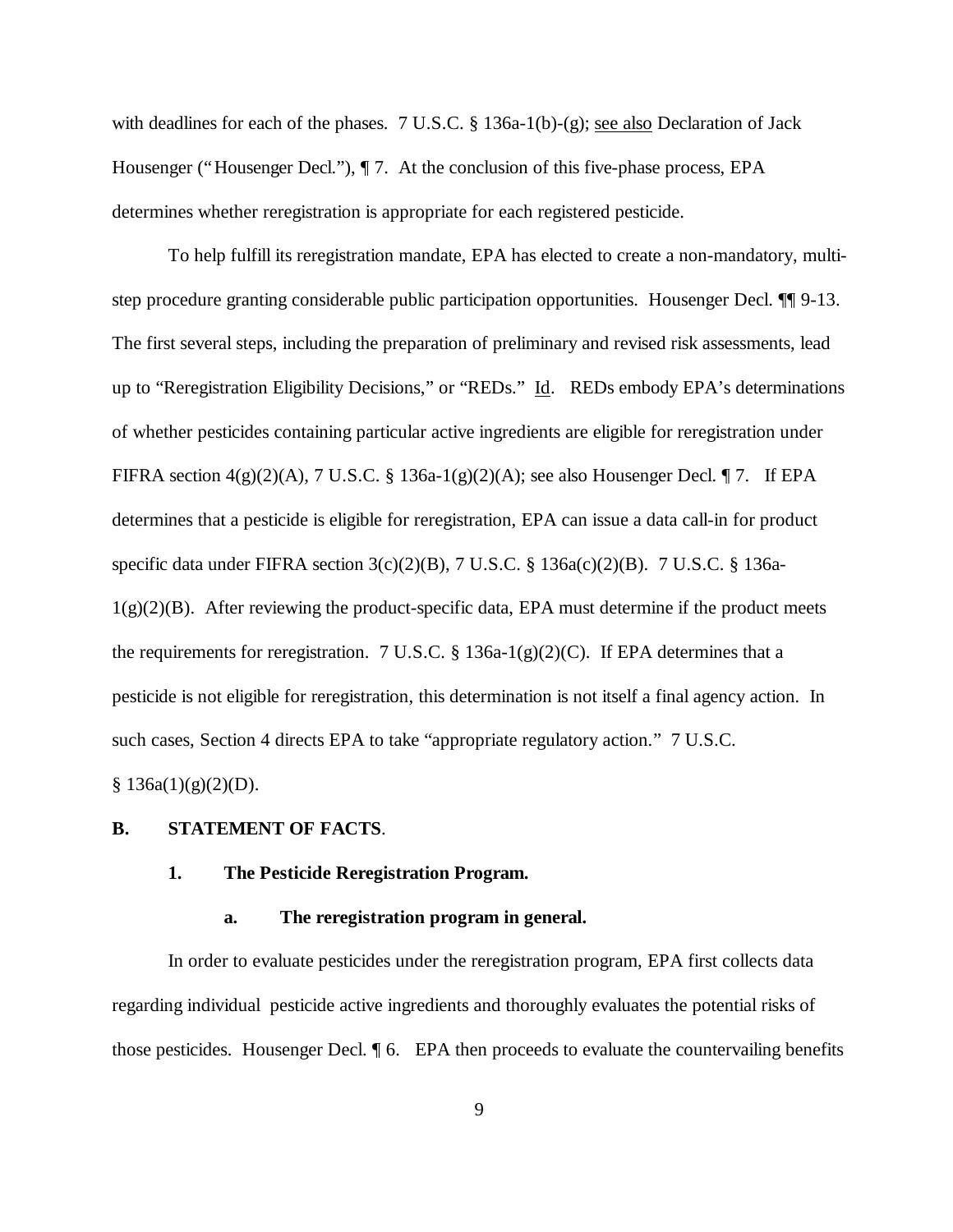of a given pesticide, an evaluation that includes consideration of alternatives to that pesticide and the impacts that could result from use of those alternatives. Id.; see also Declaration of Denise Keehner ("Keehner Decl.") ¶¶ 2-3. The reregistration process includes opportunities for public comment and participation. Housenger Decl. ¶¶ 9-13; see also Keehner Decl. ¶ 4. Once both the internal process and the public reviews are complete, EPA can balance risks against the benefits to determine whether the pesticide meets FIFRA registration standards. Housenger Decl.  $\P\P$  6-7; Keehner Decl.  $\P$  2-3. Penta is one of the pesticides undergoing the reregistration process. Housenger Decl. ¶ 18.

#### **b. EPA's review of penta.**

Penta has been a registered pesticide since 1948. Housenger Decl. ¶ 14. EPA first began re-examining the risks associated with exposure to penta in 1978 pursuant to the Rebuttable Presumption Against Registration ("RPAR") process. Housenger Decl.  $\P$  15. As part of this process, EPA conducted a detailed assessment of the risks and benefits of penta (along with CCA and creosote, two other wood preservative pesticides) and issued preliminary findings in 1981 that the risks of all three were such that regulatory restrictions were necessary in order to maintain their registrations. Housenger Decl. ¶ 15. The RPAR process with regard to penta culminated in 1984, when EPA issued a Notice of Intent to cancel the registration of all three wood preservative pesticides. Housenger Decl. ¶ 16. This Notice in turn led to a negotiated settlement with penta registrants (as opposed to a lengthy and costly hearing), resulting in labeling and use restrictions on penta to reduce the risks to acceptable levels. Housenger Decl. ¶ 17.

In 1997, EPA began a reregistration review of penta. Hounsenger Decl. ¶¶ 6, 18. As in the prior RPAR review, EPA has been reviewing penta, creosote, and CCA together, in order to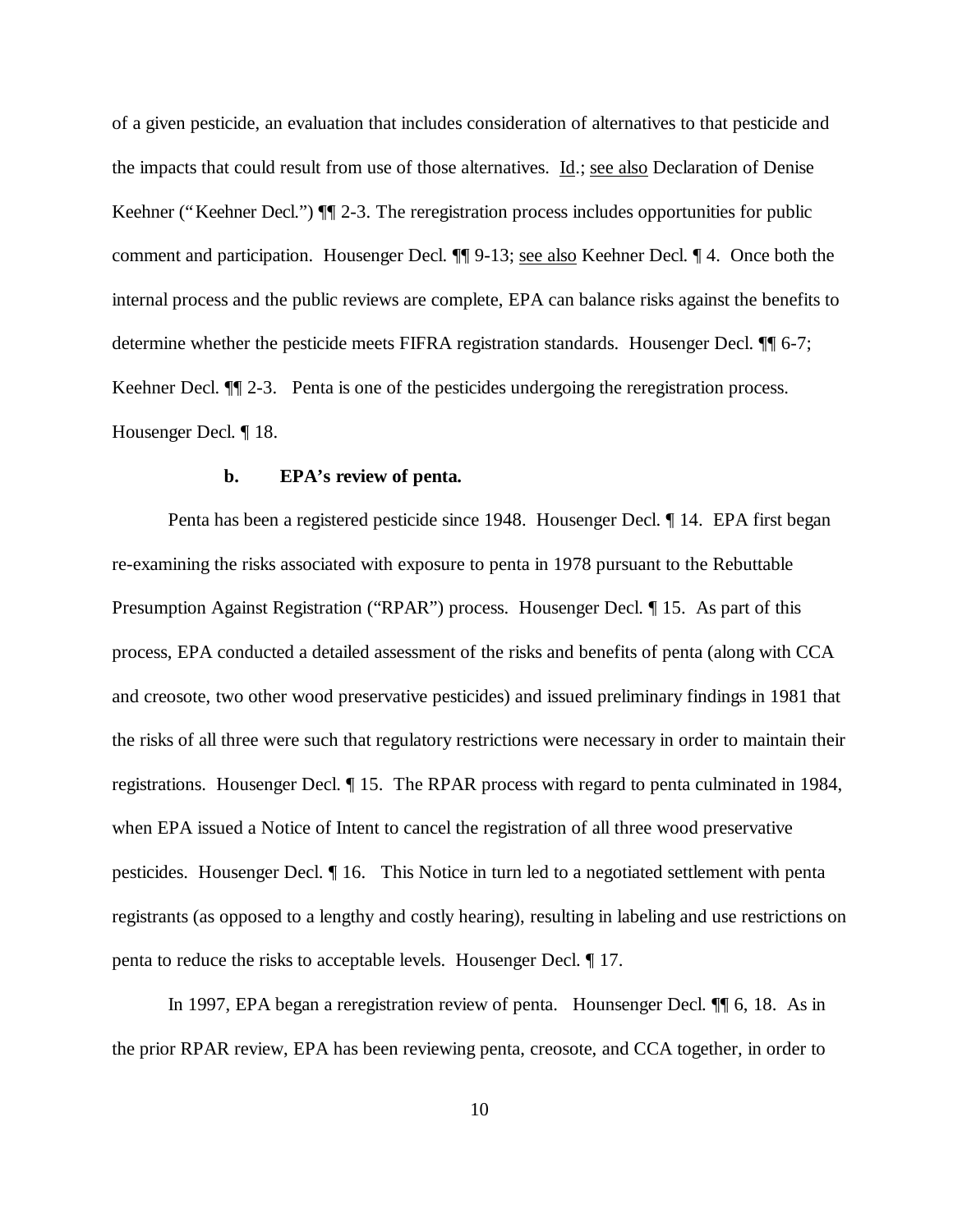assure that EPA's ultimate decision will take into account the potential impacts if any of the three wood preservative pesticides is substituted for another. Housenger Decl. ¶ 18; see also id. ¶ 15. In 1999, as part of this process, EPA developed a draft preliminary risk assessment for penta; although this draft chapter was released to penta registrants and, later, to the public, for review and comment, it was never intended to be the final risk assessment for penta. Housenger Decl. ¶ 19. On November 27, 2002, the Antimicrobials Division of EPA's Office of Pesticide Programs completed a new draft preliminary risk assessment for penta. Housenger Decl. ¶ 22. This draft preliminary assessment is currently undergoing an internal quality control review; once that review is complete, and the assessment has been subject to comment from registrants and the public, it will be revised as appropriate and used by EPA to complete the RED for penta and the other two wood preservatives. Housenger Decl. ¶¶ 22-23.

EPA has just begun its re-examination of the other side of the reregistration equation, i.e., the benefits of using penta. Keehner Decl. ¶ 4. Typically, benefits assessments are not performed until after risk assessments are complete and have been released for public comment. Id. ¶ 3. This enables the benefits assessment to take into account the impact of risk mitigation measures identified in the course of the risk management phase of the reregistration process. Id. ¶ 3. Like the draft preliminary risk assessment, the benefits assessment will be made available for public comment. Id.  $\parallel$  4. Critical questions remain to be examined during the benefits assessment process for penta, including (1) the extent to which any one of three main wood preservative pesticides can be substituted for another, and the consequences of such a shift; (2) the availability and cost-effectiveness of other potential wood preservative pesticides; (3) the availability and costeffectiveness of non-pesticide-treated materials; and (4) the possible economic and social impacts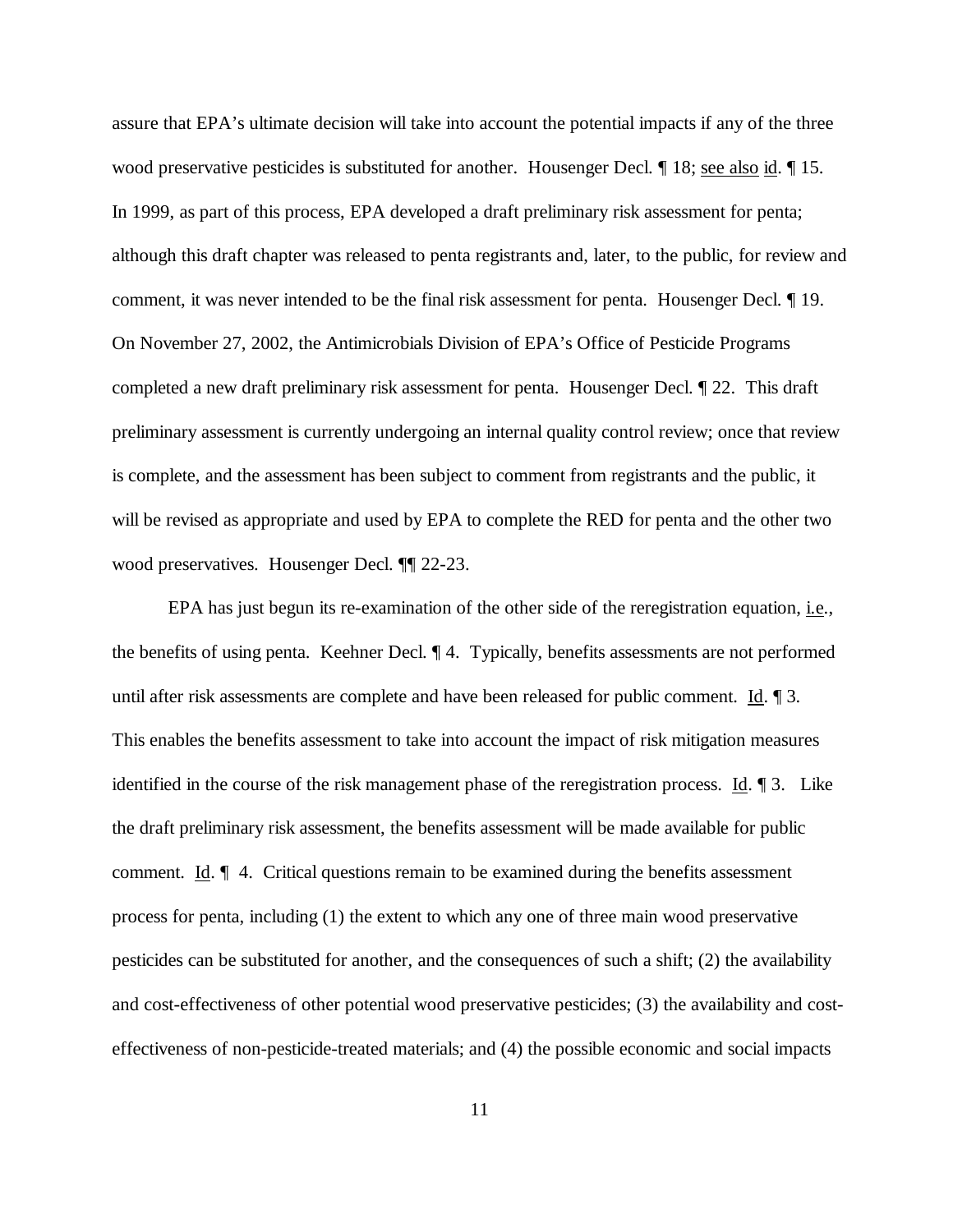of switching to other pesticides or non-pesticide-treated materials. Answering these questions will require EPA to consider a host of subsidiary issues. Keehner Decl. ¶¶ 6, 8. Only when this process is complete will EPA be in a position to determine whether or not the risks of penta outweigh its benefits and, accordingly, whether penta is eligible for reregistration under FIFRA's unreasonable risk standard. Id. ¶ 3.

#### **c. Public participation in EPA's review of penta.**

Ever since the start of the reregistration process for penta and related wood preservatives, EPA has met and communicated with various interested parties (including plaintiffs) to discuss the progress of the review and to receive information that may bear on that review. Housenger Decl. ¶ 21; see also Keehner Decl. ¶ 6(c). Plaintiffs' contacts with EPA regarding their objections to penta are detailed in the exhibits to Plaintiffs' Memorandum. Moreover, as discussed above, there have been, and will be further, opportunities for public comment on both the risks and benefits assessments that EPA will use to develop a RED for penta. See Housenger Decl. ¶¶ 9-13, 23-24; Keehner Decl. ¶ 4.

### **II. STANDARD OF REVIEW**

Plaintiffs seek an injunction directing EPA to: (1) issue a notice of intent to cancel the pesticide registrations for all products containing penta for use as wood preservatives, and (2) issue an emergency order suspending the pesticide registrations for all products containing penta for use as wood preservatives. As the Supreme Court has noted, typically "[t]he purpose of a preliminary injunction is merely to preserve the relative positions of the parties until a trial on the merits can be held." University of Texas v. Camenisch, 451 U.S. 390, 395 (1981). To be entitled to the extraordinary relief of a preliminary injunction, plaintiffs would typically need to show "1) a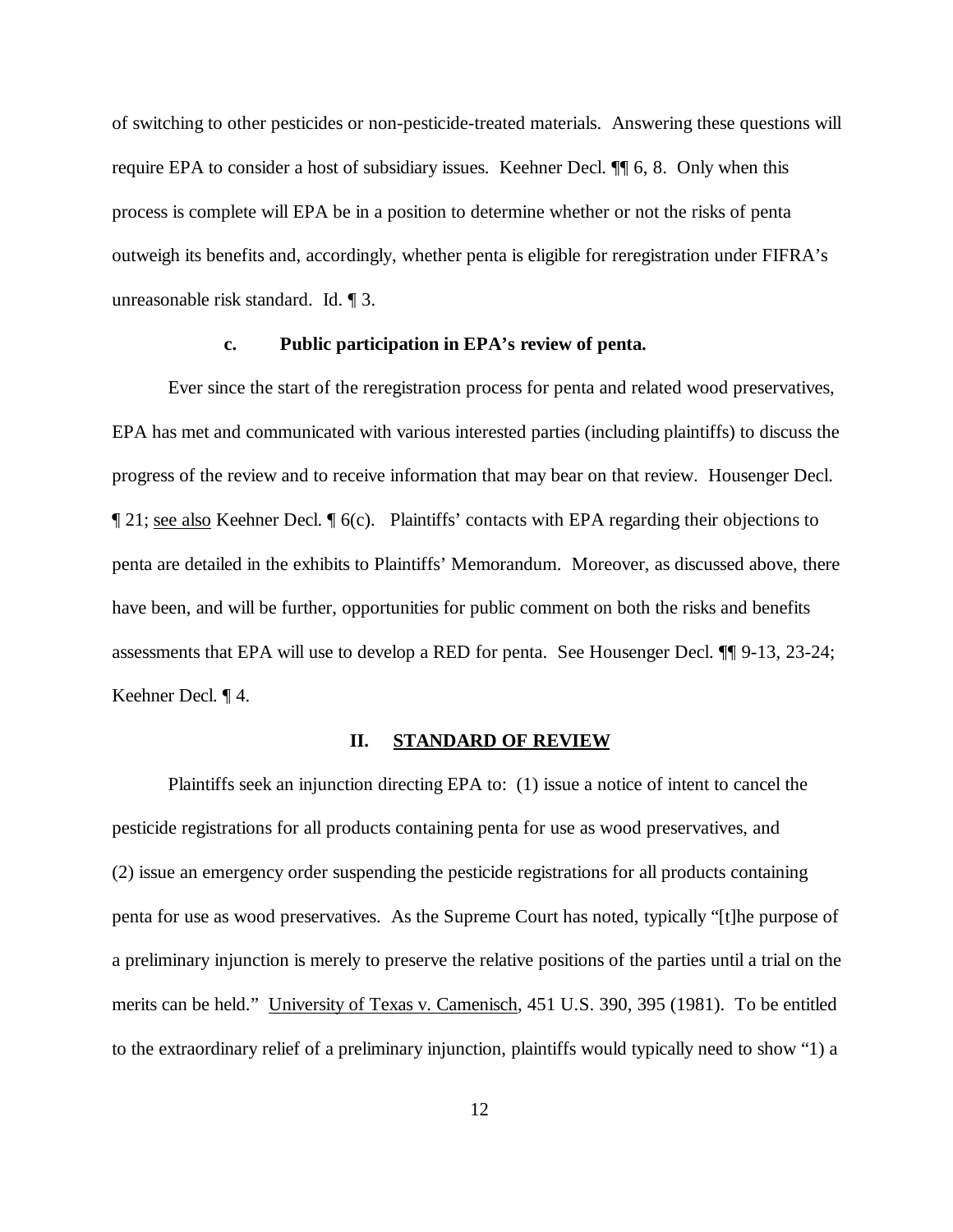substantial likelihood of success on the merits, 2) that [they] would suffer irreparable injury if the injunction is not granted, 3) that an injunction would not substantially injure other interested parties, and 4) that the public interest would be furthered by the injunction." Mova Pharm. Corp. v. Shalala, 140 F.3d 1060, 1066 (D.C. Cir. 1998) (citation omitted).

Plaintiffs, however, seek more than a preliminary "prohibitive" order enjoining EPA from taking a particular action to preserve the status quo – they seek a "mandatory preliminary injunction" that would order EPA to take affirmative action to *change* the status quo for penta pesticide registrants, marketers and users by issuing notices of intent to cancel the pesticide registrations for penta's use as a wood preservative and issuing emergency suspension orders. A request for injunction that seeks to change the status quo is a request for mandatory injunction. See Veitch v. Danzig, 135 F. Supp.2d 32, 35 n.2 (D.D.C. 2001). In other words, a party seeking a mandatory injunction seeks to require the defendant to take "affirmative steps" to reverse the current state of affairs. Id. at 35 (former Navy chaplain sought to have Navy affirmatively reverse his separation from the Navy and reinstate him to active duty).

A party seeking a mandatory preliminary injunction is subject to an even higher standard than one seeking a prohibitory preliminary injunction designed to maintain the status quo. See Veitch, 135 F. Supp. 2d at 35 (plaintiff seeking mandatory injunction "must meet a higher standard" than if plaintiff was seeking typical prohibitory injunction). Specifically, plaintiffs must show that they "clearly" are entitled to relief or that "extreme or very serious damage will result from a denial of the injunction." Id. at 35 n.2 (citations omitted); see also Columbia Hosp. for Women Found., Inc. v. Bank of Tokyo-Mitsubishi, Ltd., 15 F. Supp. 2d 1, 4 (D.D.C. 1997) (the law and facts must "clearly favor" the party moving for a mandatory injunction) (citation omitted),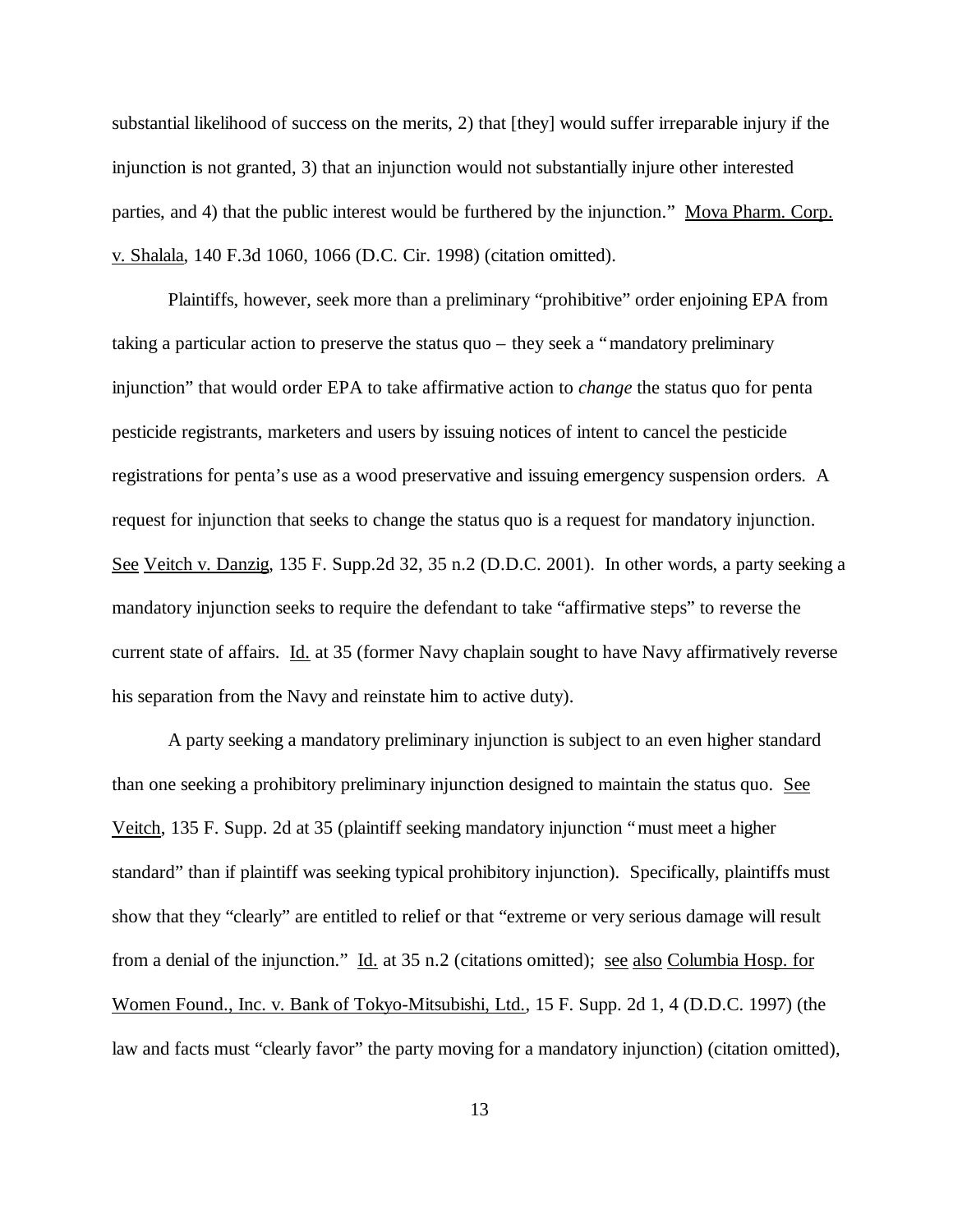aff'd, 159 F.3d 636 (D.C. Cir. 1998) The D.C. Circuit therefore has emphasized that "[t]he power to issue a preliminary injunction, especially a mandatory one, should be 'sparingly exercised.'" Dorfmann v. Boozer, 414 F.2d 1168, 1173 (D.C. Cir. 1969) (citation omitted); see also Columbia Hosp., 15 F. Supp. 2d at 4 (courts must be "extremely cautious" about granting preliminary relief that goes beyond maintaining the status quo). $\frac{6}{7}$ 

This high standard is even further elevated when the target of the mandatory preliminary injunction is an agency of the Executive Branch. In this Circuit, "[a]n action purportedly requesting a mandatory injunction against a federal official is analyzed as one requesting mandamus." National Wildlife Fed'n v. United States, 626 F.2d 917, 918 n.1 (D.C. Cir. 1980). The D.C. Circuit has emphasized that mandamus relief "is an extraordinary remedy [and] we require similarly extraordinary circumstances to be present before we will interfere with an ongoing agency process." In re United Mine Workers of America Int'l Union, 190 F.3d 545, 549 (D.C. Cir. 1999) (quoting Community Nutrition Inst. v. Young, 773 F.2d 1356, 1361 (D.C. Cir. 1985)).

<sup>&</sup>lt;sup>6</sup>Plaintiffs suggest that a weak showing on any one of the factors applicable to a request for a prohibitory preliminary injuction may be offset by a stronger showing on some other factor. Pl. Mem. p.18. Even if this might be true in the ordinary case, as the court recognized in Columbia Hospital, where a party seeks a mandatory injunction it is inappropriate to "dilute the burden that [plaintiffs] must bear in clearly demonstrating that the law and facts support their request." Columbia Hospital For Women Foundation Inc. v. Bank of Tokyo-Mitsubishi Ltd., 15 F. Supp. 2d 1, 4 (D.D.C. 1997). The court characterized as "myopic" plaintiffs' suggestion that if they made a strong showing on other factors, the court could overlook a weak showing on the merits. Id. While defendants do not agree that plaintiffs in this matter have made an adequate showing on any of the factors governing a request for a preliminary injunction, their unusually weak showing with regard to the merits of their claim counsels strongly against granting their motion. Id. (noting that as a rule, when mandatory preliminary injunction is requested, court "should deny such relief unless the facts and law clearly favor the moving party") (citation omitted; emphasis in original).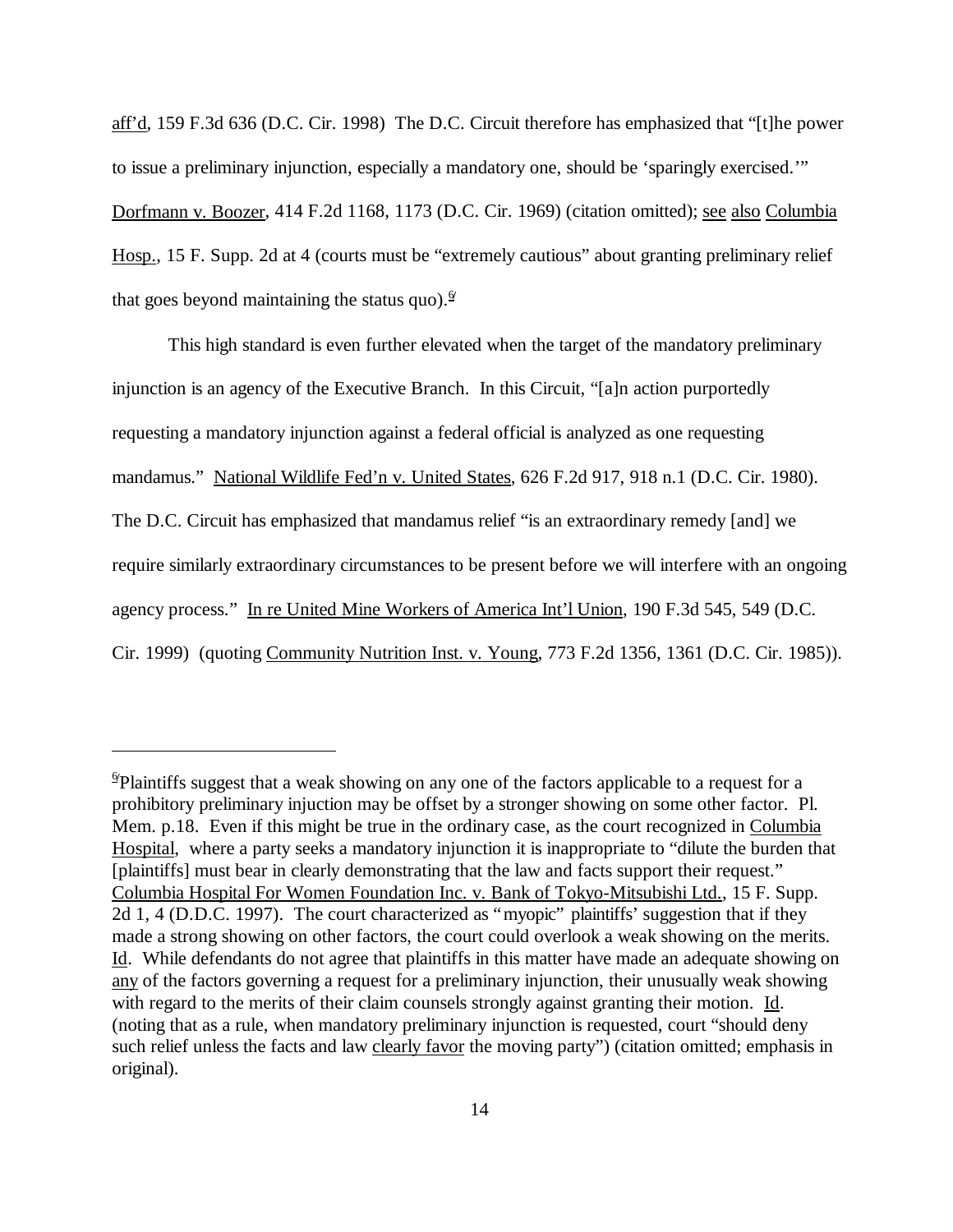Plaintiffs try to circumvent this extremely high burden by arguing that they are not seeking a mandatory injunction because they seek to "*preserve* the status quo by maintaining the existing amount of penta and penta-treated wood in the environment rather than changing the status quo by adding to it." Pl. Mem. p. 25 n.52 (emphasis in original). Plaintiffs' argument defies reason. First, Plaintiffs acknowledge elsewhere in their memorandum that the relief they seek would alter the status quo. In attempting to downplay the impact of a preliminary injuction requiring the suspension of penta's registration, plaintiffs argue that if ultimately they "are not successful on the merits, the status quo permitting the use of penta can be easily restored." Pl. Mem. at 26 (emphasis added). If issuance of a preliminary injunction would not change the status quo (as plaintiffs claim on page 25) then it makes no sense to state that the "status quo permitting the use of penta can be easily restored" (as plaintiffs claim on page 26).

Second, plaintiffs incorrectly focus on the presence of penta in the environment as the measure of the status quo. The proper focus is on whether the relative position of the parties will be changed by issuance of the preliminary injunction. See University of Texas v. Camenisch, 451 U.S. at 395 ("[t]he purpose of a preliminary injunction is merely to preserve the relative position of the parties until a trial on the merits can be held"); SCFC ILC, Inc. v. Visa USA, Inc., 936 F.2d 1096, 1100  $(10<sup>th</sup>$  Cir. 1991) (status quo is defined by "the *reality* of the existing status and relationships between the parties") (italics in original). Plaintiffs ignore the fact that EPA's current regulation of penta, and the current rights of penta registrants and users, will not be preserved by an injunction. Instead, EPA will be required to undertake extensive cancellation and suspension processes that will immediately halt the nationwide sale, distribution, and use of penta as a wood preservative by any person. Because an injunction would require EPA to take affirmative action to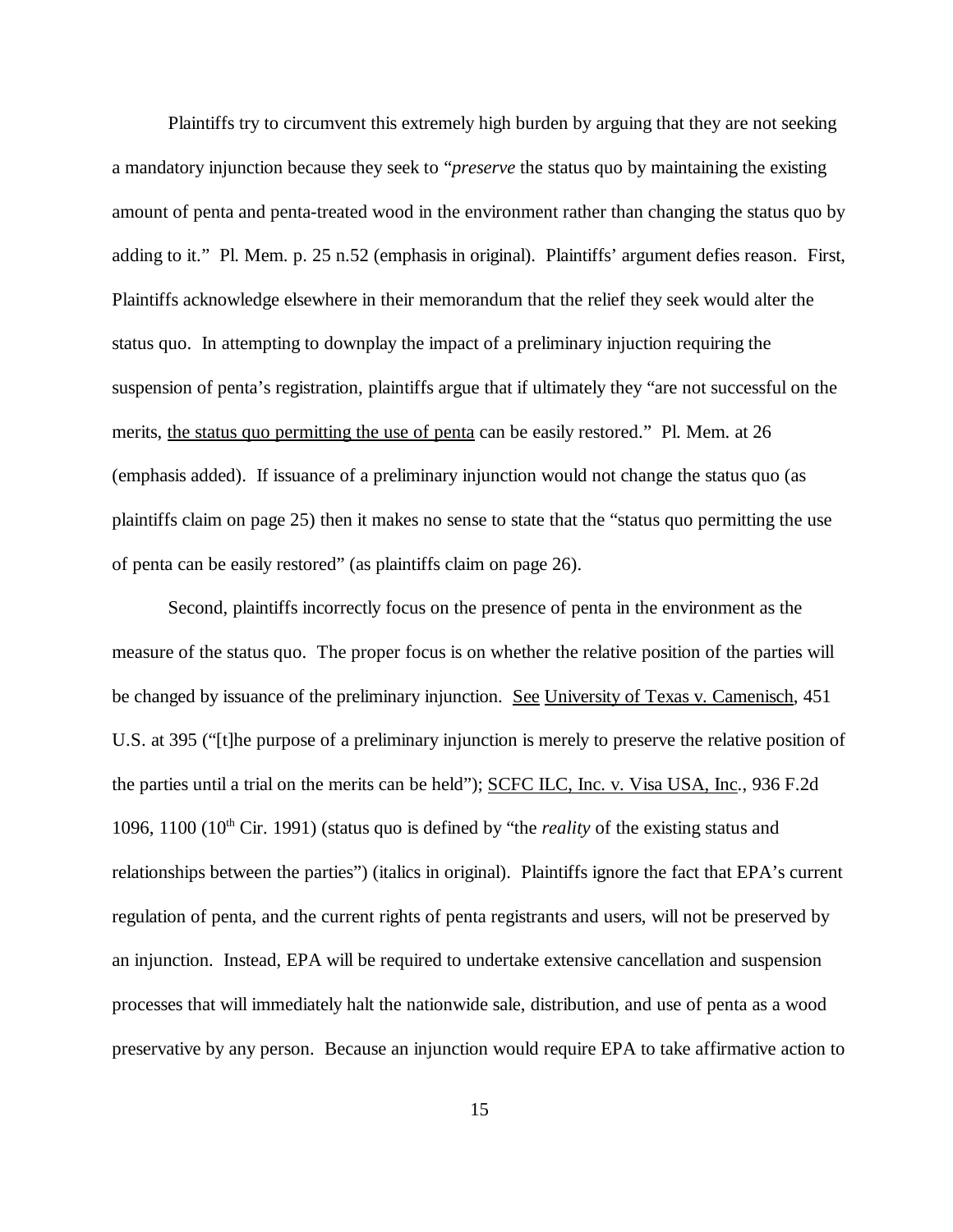change the current status of EPA's nationwide registration program for penta, which in turn would change the current status of all penta registrants and users, plaintiffs' requested injunctive relief cannot be viewed as anything less than a mandatory injunction that would profoundly alter the status quo.

## **III. ARGUMENT**

# **A. PLAINTIFFS CANNOT SHOW A LIKELIHOOD OF SUCCESS ON THE MERITS.**

### **1. The Court Lacks Jurisdiction To Grant The Relief Requested By Plaintiffs.**

In their complaint, plaintiffs assert three possible bases for jurisdiction:  $(1)$  Section 10 $(a)$ of the Administrative Procedure Act ("APA"), 5 U.S.C. §§ 551-559, 701-706, which provides for judicial review of agency actions; (2) Section 10(e) of the APA, which allows a reviewing court to "compel agency action unlawfully withheld or unreasonably delayed;" and (3) Section 16(a) of FIFRA, which grants district courts jurisdiction to review "the refusal of [EPA] to cancel or suspend a registration . . . and other final actions of [EPA] not committed to the discretion of [EPA] by law." Complaint | 8; 5 U.S.C. § 706(1); 7 U.S.C. § 136n(a). <sup>7</sup> None of these provisions gives the Court jurisdiction to grant the relief requested by plaintiffs in their motion for preliminary injunction.

<sup>&</sup>lt;sup>7</sup>/Plaintiffs also cite to 28 U.S.C. § 1331 (the general federal question jurisdiction statute) and 28 U.S.C. § 2201 (the Declaratory Judgment Act). It is well settled that neither of these statutes constitute a waiver of sovereign immunity. See, e.g., Garcia v. United States, 666 F.2d 960, 966 (5th Cir. Unit B 1982) (28 U.S.C § 1331 does not waive the United States' immunity); Amalgamated Sugar Co. v. Bergland, 664 F.2d 818, 822 (10th Cir. 1981) (28 U.S.C. § 2201 does not waive the United States' immunity); Benvenuti v. Department of Defense, 587 F. Supp. 348, 352 (D.D.C. 1984) (neither 28 U.S.C § 1331 nor 28 U.S.C. § 2201 waives the United States' immunity).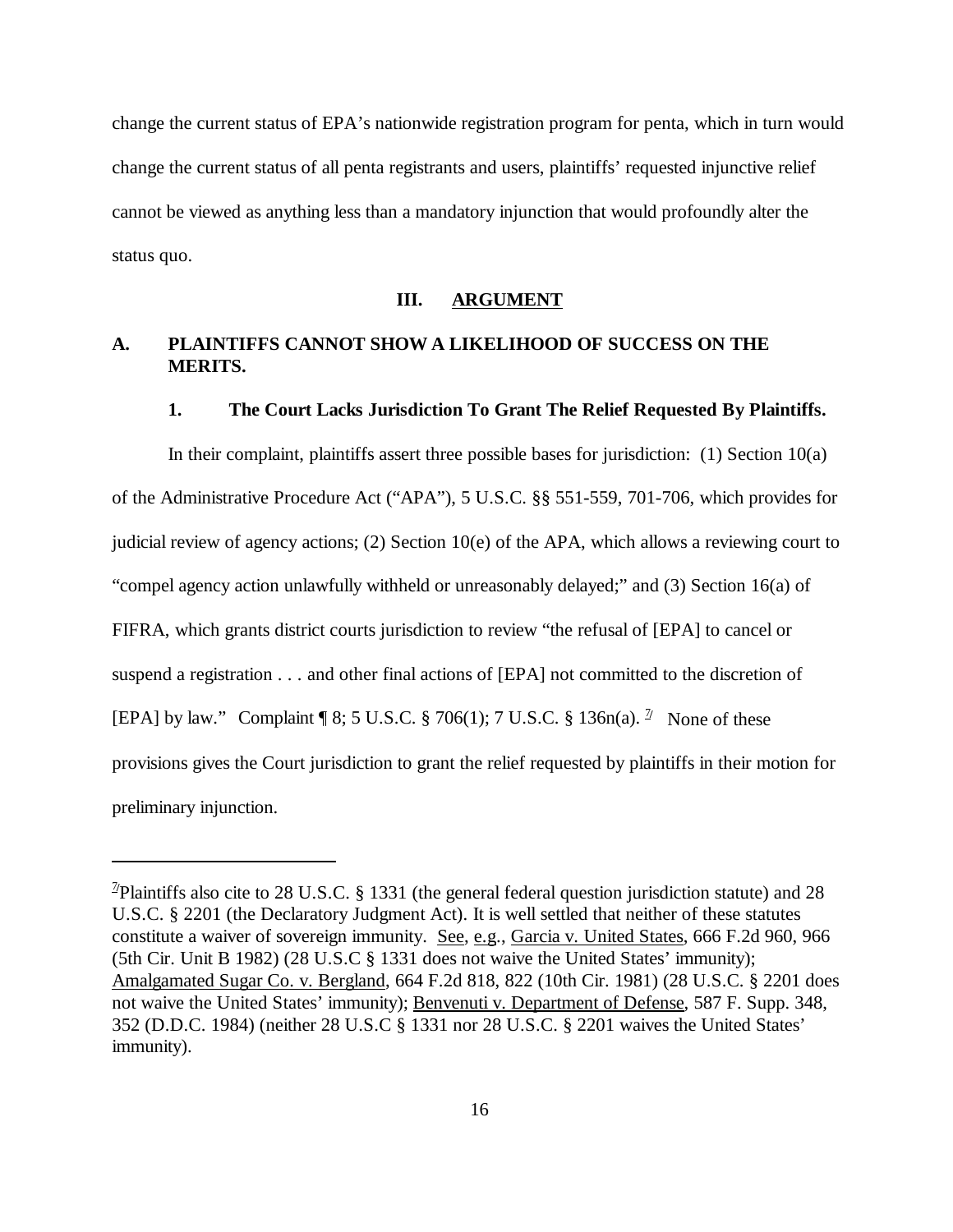Because there has not yet been any final agency action by EPA with regard to plaintiffs' petitions or penta's registration, there is no final agency action to review under either the APA or FIFRA. Critically, plaintiffs do not seek any preliminary relief on their "unreasonable delay" claim under Section  $706(1)$  – they are not asking the Court simply to order EPA to act on their petition one way or the other. Instead, plaintiffs ask the Court to proceed directly to ordering EPA to immediately cancel and suspend penta's registration. Even if FIFRA or the APA did provide for judicial review at this stage, plaintiffs' remedy would be limited to an order requiring EPA to act on plaintiffs' petition – relief that plaintiffs have not requested. Plaintiffs' Motion for Preliminary Injunction should therefore be denied.

## **a. This Court Lacks Jurisdiction Because EPA Has Not Taken Any Final Agency Action.**

## **(1) Plaintiffs bear the burden of establishing an applicable waiver of sovereign immunity.**

Federal courts are courts of limited jurisdiction that may exercise only those powers authorized by Constitution and statute. Kokkonen v. Guardian Life Ins. Co. of America, 511 U.S. 375, 377 (1994). Therefore, "[i]t is to be presumed that a cause lies outside this limited jurisdiction, and the burden of establishing the contrary rests upon the party asserting jurisdiction." Kokkonen, 511 U.S. at 377 (citations omitted). A party seeking to sue the United States bears the additional burden of demonstrating that a specific statutory provision waives the government's sovereign immunity from suit. United States v. Sherwood, 312 U.S. 584, 586 (1941). Unless Congress has consented to a cause of action against the United States, there is no jurisdiction in any court to entertain such suit. Id. at 587-88. This principle extends to agencies as well, which are immune from suit absent a showing of a waiver of sovereign immunity. See FDIC v. Meyer,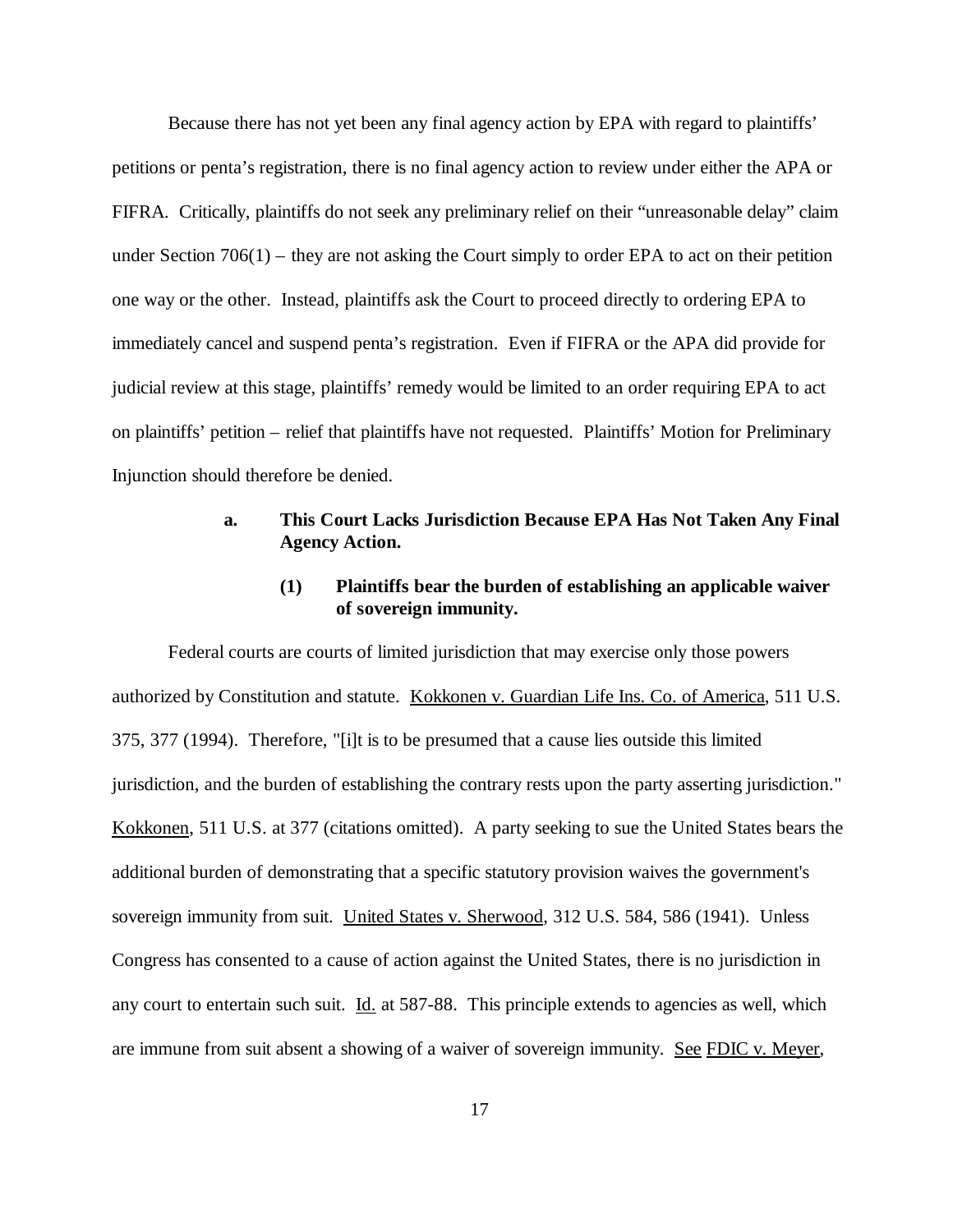510 U.S. 471, 475 (1994).

Only Congress can waive the United States' sovereign immunity. A waiver of sovereign immunity "must be unequivocally expressed in statutory text and will not be implied." Lane v. Pena, 518 U.S. 187, 192 (1996) (citations omitted). Furthermore, waivers of sovereign immunity are "construed strictly in favor of the sovereign." United States Dep't of Energy v. Ohio, 503 U.S. 607, 614 (1992) (addressing waivers of sovereign immunity in federal environmental statutes).

## **(2) FIFRA Section 16 allows suits against EPA only after challenges a final agency action.**

The judicial review provisions of FIFRA are set forth in section 16, 7 U.S.C. § 136n.

Section 16(a) provides:

.

Except as otherwise provided in this subchapter, the refusal of the Administrator to cancel or suspend a registration or to change a classification not following a hearing and other final actions of the Administrator not committed to the discretion of the Administrator by law are judicially reviewable by the district courts of the United States

7 U.S.C. § 136n(a). Section 16(a) is the exclusive means of obtaining judicial review in the district courts of EPA actions under FIFRA.<sup>§</sup> Defenders of Wildlife v. EPA, 882 F.2d 1294, 1302 (8<sup>th</sup> Cir. 1989) ("Although the APA may state the scope of review, FIFRA still provides the mechanism for obtaining judicial review. Thus, the APA does not operate separately from FIFRA, but instead as a part of FIFRA." (citations omitted)). FIFRA section 16(a) waives sovereign immunity and provides a basis for subject matter jurisdiction only where EPA has taken some final agency action. See Syngenta Crop Protection Inc. v. EPA, 202 F. Supp. 2d 437, 446-47 (M.D.N.C.

<sup>&</sup>lt;sup>8</sup>Congress at one time considered a citizen suit provision, but rejected it in favor of the limited waiver of sovereign immunity contained in FIFRA § 16(a). See S. Rep. No. 92-970, 92<sup>nd</sup> Cong., 2d Sess. 4 (1972), 1972 USCCAN 4092, 4125 (describing a proposal for a citizen suit provision modeled after the Clean Air Act).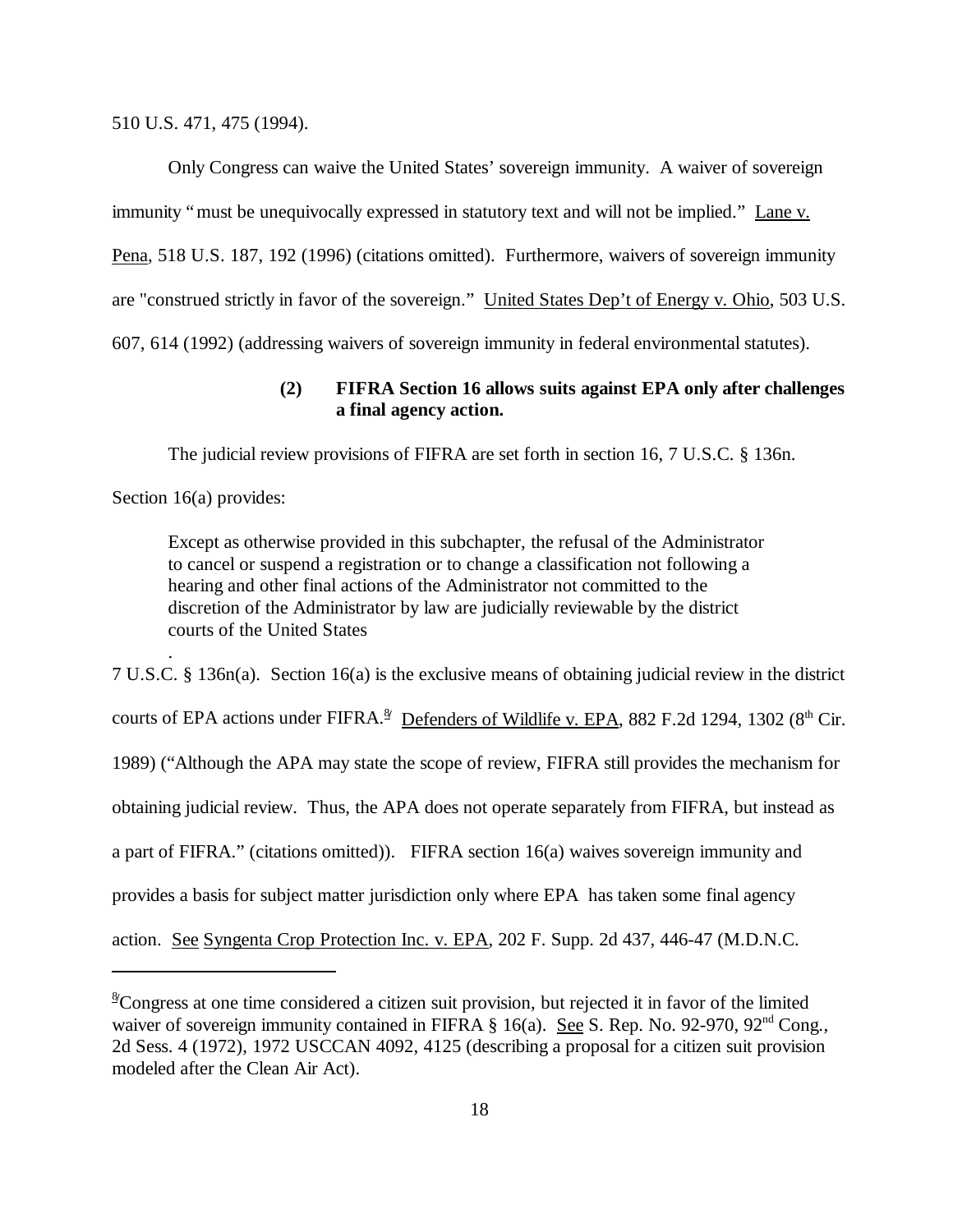2002) (finding no jurisdiction under Section 16(a) of FIFRA where there had been no final agency action). As with all waivers of sovereign immunity, the language of Section  $16(a)$  must be strictly construed in favor of the federal government. See United States v. Nordic Village Inc., 503 U.S. 30, 33 (1992).

Section 16(a) lists the instances in which a district court has jurisdiction: refusal of EPA to cancel a registration not following a hearing; refusal of EPA to suspend a registration not following a hearing; refusal of EPA to change a classification not following a hearing; and "other final actions" of EPA. 7 U.S.C. § 136n(a). The phrase "and other final actions of the Administrator" is important because canons of statutory construction require courts to read statutory provisions in their entirety and words within their context. Deal v. United States, 508 U.S. 129, 131 (1993). Reading the words of Section 16(a) in context, the phrase "and other final actions of the Administrator" indicates that the first three categories for which the district courts have jurisdiction must also be final agency actions.

Section 16(a) thus simply does not provide for the review of agency inaction on a petition for cancellation. Cf. EDF v. Costle, 657 F.2d 275, 283 (D.C. Cir. 1981) (under APA, challenge to agency inaction is an unreasonable delay claim under section  $706(1)$ , not a challenge to final action, as authorized by  $\S 706(2)$ ).

# **(3) The cases cited by plaintiffs to support their claim of jurisdiction were decided under a substantially different version of FIFRA.**

Plaintiffs cite three cases for the propositions that "EPA's failure to cancel or suspend a pesticide may be challenged in a court even when EPA asserts that it still has the matter under consideration" and that "short-term inaction is considered tantamount to denial of a request to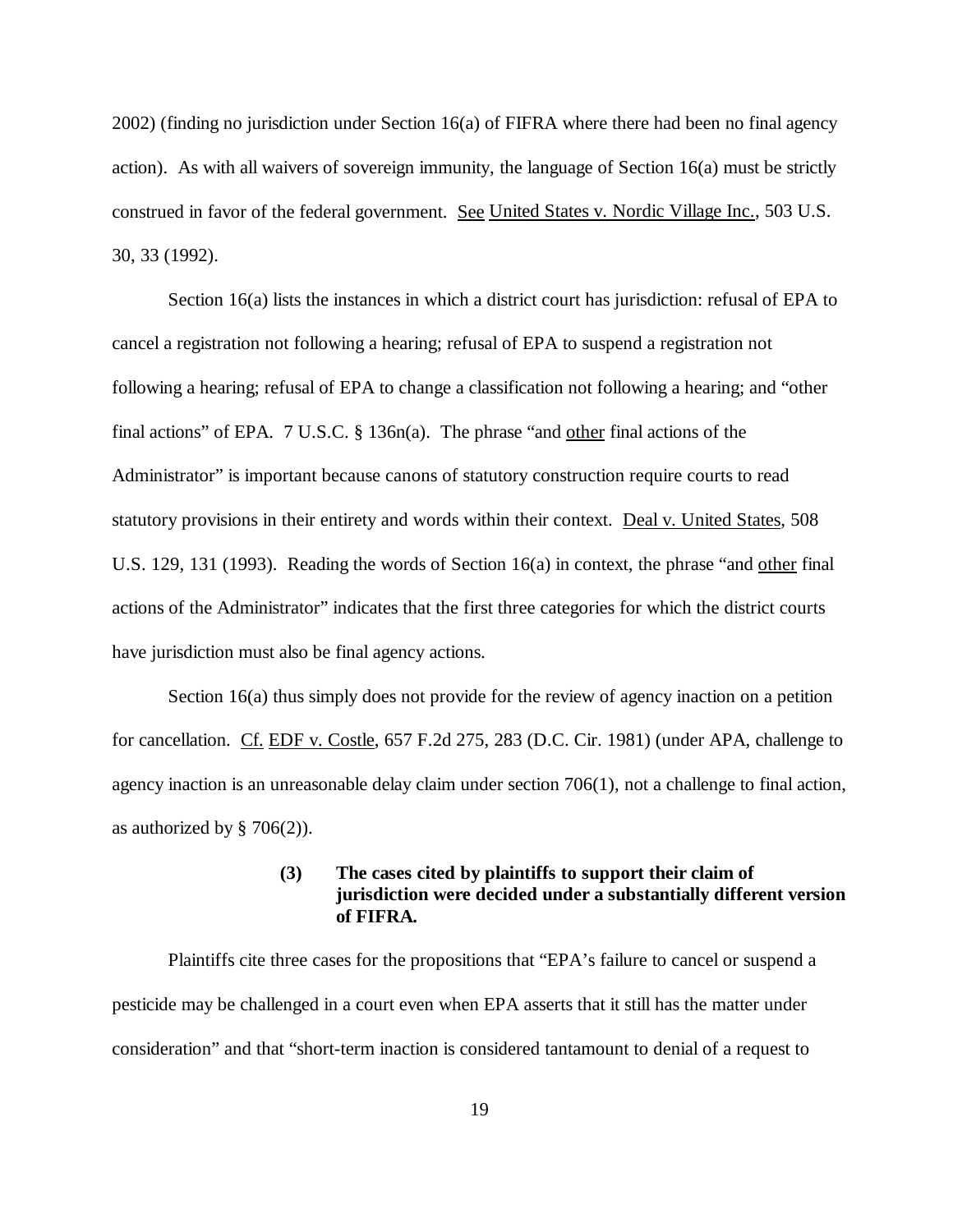suspend a pesticide's registration." Pl. Mem. at 12 (citing EDF v. Hardin, 428 F.2d 1093 (D.C.

Cir. 1970); EDF v. Ruckelshaus, 439 F.2d 584 (D.C. Cir. 1971); and EDF v. EPA, 465 F.2d 528

(D.C. Cir. 1972)). First, the statutory provision interpreted by the D.C. Circuit in the EDF cases

has since been replaced with the substantially different judicial review provision now found in

Section  $16(a)$ .<sup> $9$ </sup> Thus, by definition, these cases could not have addressed the scope of Section

16(a).

Moreover, the D.C. Circuit's discussion of finality in the EDF cases must be viewed against

the backdrop of the then-existing version of FIFRA. At the time, there was no specific process in

FIFRA whereby EPA could re-assess a registered pesticide. See infra at 24-25. It was thus logical

for the court to conclude that inaction on a cancellation or suspension petition effectively

precluded consideration of the substantive concerns raised in that petition, and therefore

constituted final agency action. See Hardin, 428 F.2d at 1099.

In a case of actual controversy as to the validity of any order under this section, any person who will be adversely affected by such order may obtain judicial review by filing in the United States court of appeals for the circuit wherein such person resides or has his principal place of business, or in the United States Court of Appeal for the District of Columbia Circuit, within sixty days after the entry of such order, a petition praying that the order be set aside in whole or in part.

7 U.S.C. § 135b(d) (1964) (repealed). The Court cited this provision in its decision, noting that "FIFRA provides for judicial review 'in a case of actual controversy as to the validity of any order under this section.'" Hardin, 428 F.2d at 1098, n.21. Furthermore, the Court's reasoning was tied to the language of the review provision, holding that "the controversy over interim relief is ripe for judicial resolution." Id. at 1099 (emphasis added). The court found that although EPA had not taken final action on petitioner's request, the "controversy" surrounding the request was sufficiently ripe to confer jurisdiction.

<sup>&</sup>lt;sup>9</sup>In EDF v. Hardin, the D.C. Circuit found jurisdiction absent a final agency action based upon language that is no longer in FIFRA. The court was asked to review the propriety of EPA's delay in responding to petitioner's request for a suspension of registrations of DDT. Hardin, 428 F.2d at 1095-1096. At that time, the judicial review provision of FIFRA read as follows: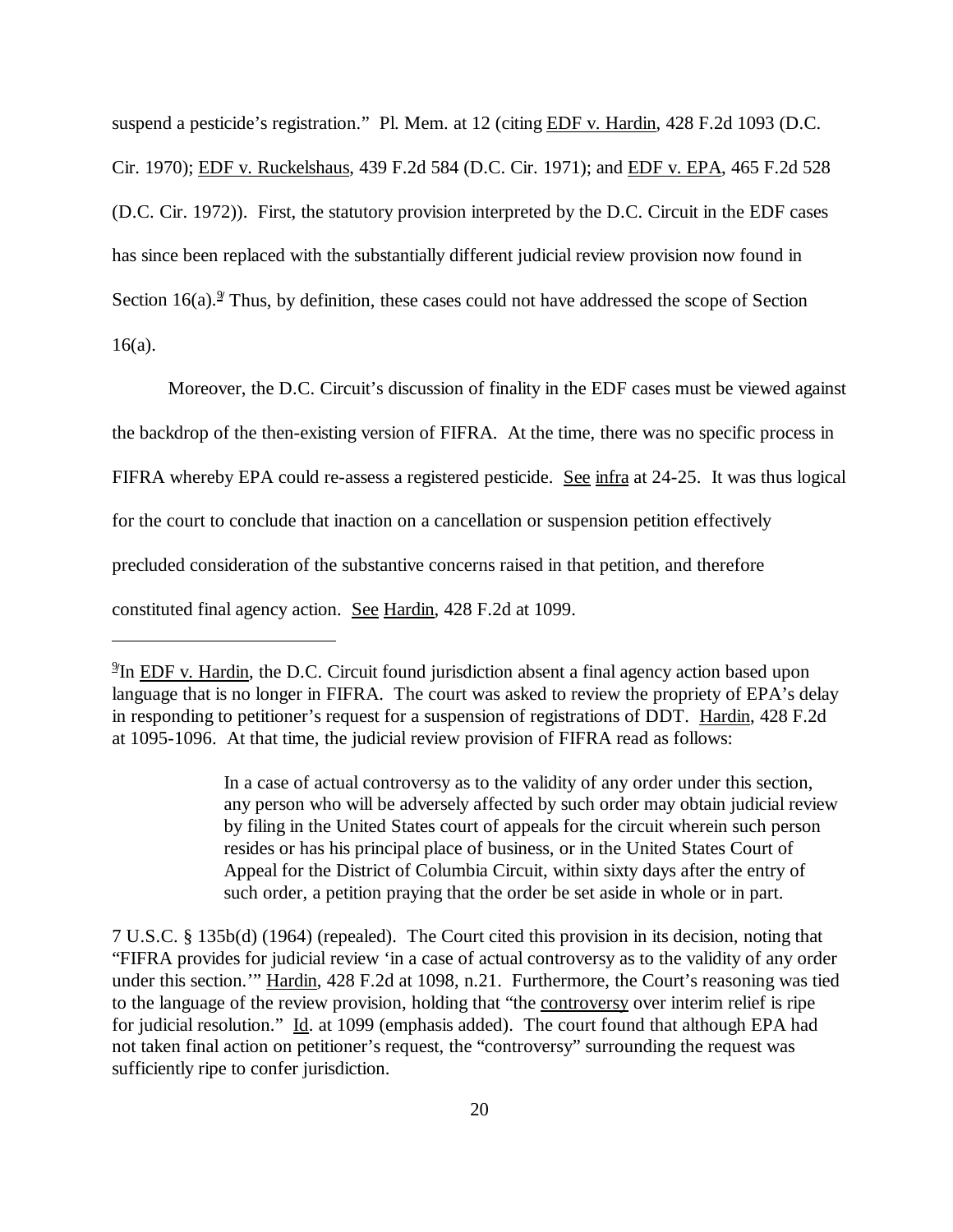By contrast, FIFRA now provides a detailed and specific process whereby EPA is required to re-assess the risks and benefits of registered pesticides. As discussed above, see supra at 10-12, penta is undergoing just such a re-assessment. Thus, contrary to plaintiffs' assertions, a failure to act on a cancellation or suspension petition for penta is no longer tantamount to denial of that petition, and no longer can be considered final agency action.

#### **(4) There has been no final agency action.**

In this case, EPA has taken no final agency action with regard to Beyond Pesticides's petition to cancel the current registrations for penta. There has been no definitive ruling by which any rights or obligations have been determined or from which legal consequences will flow. See Bennett v. Spear, 520 U.S. 154, 177-78 (1997) (citations omitted); see also DRG Funding Corp. v. Secretary of Housing & Urban Dev., 76 F.3d 1212, 1214 (D.C. Cir. 1996) (final agency action occurs when agency has "completed its decisionmaking process" and "arrived at a definitive position"). In a February 2002 letter from Stephen L. Johnson, Assistant Administrator for the Office of Prevention, Pesticides and Toxic Substances (OPPTS), to Jay Feldman, Executive Director of Beyond Pesticides, EPA stated that it was making an "interim reply" to Beyond Pesticides that constituted "neither a denial nor an acceptance of [the] petition." See Pl. Exh. 17. Furthermore, the letter indicated that pentachlorophenol was "currently undergoing reregistration review," a process that required a "credible and reliable assessment" of the chemical. Mr. Johnson's letter is indisputable evidence that the Agency has not taken any final agency action with regard to Beyond Pesticides's petition.

EPA's response to Plaintiffs' petition does not necessarily leave plaintiffs stranded in administrative limbo. Plaintiffs have, however, opted not to seek preliminary relief under the APA,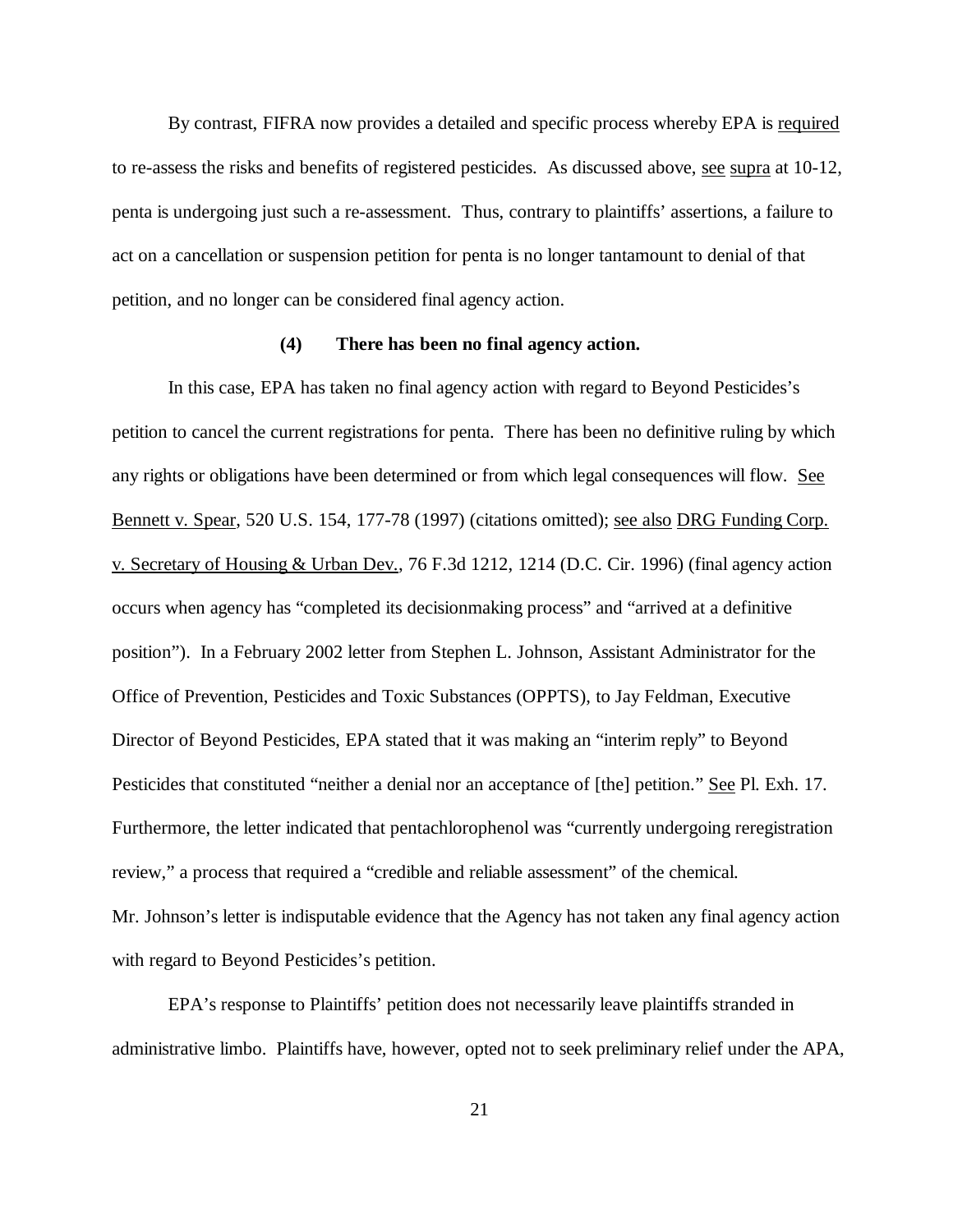and therefore this Court lacks jurisdiction to grant the relief plaintiffs request.

# **b. Even assuming** *arguendo* **that jurisdiction exists, the EDF cases cited by plaintiffs indicate that the sole remedy available is a remand to EPA for a final decision on plaintiffs' petition.**

EDF v. Hardin is the first case cited by plaintiffs in which the court was asked to review a petition for suspension before the Agency had responded to the petition. In that case, in the face of a petition to cancel all registrations of DDT, the Secretary issued notices of intent to cancel some uses of DDT, took comment on whether to issue notices of intent to cancel other uses of DDT, and did not respond to petitioners' request for an emergency suspension of the registration. Hardin, 428 F.2d at 1095-1096. Although the Court found the controversy ripe for review, it did not opine on the legality of the Department's inaction. Instead, the Court noted that "meaningful appellate review" "is impossible in the absence of any record of administrative action" and therefore remanded the case to the Secretary. Id. at 1099. In remanding, the Court specifically gave the Department a chance to make a "fresh determination" on the question of whether suspension or notices of intent to cancel were appropriate, thereby allowing the Department to decide either to grant or deny the initial petition. Id. at 1100. The D.C. Circuit took a similar approach one year later in EDF v. Ruckelshaus on the issue of emergency suspensions, remanding the issue to EPA once again for a "fresh determination" because there was no administrative record for the court to review. 439 F.2d at 596. These cases indicate that an administrative record is essential for meaningful judicial review, and that the proper remedy in a situation where the Agency has not formally decided an issue is to remand that issue to the Agency for a decision.

The only instance cited by plaintiffs where a court has actually issued an injunction to EPA requiring a specific substantive result under FIFRA is factually distinguishable from the case before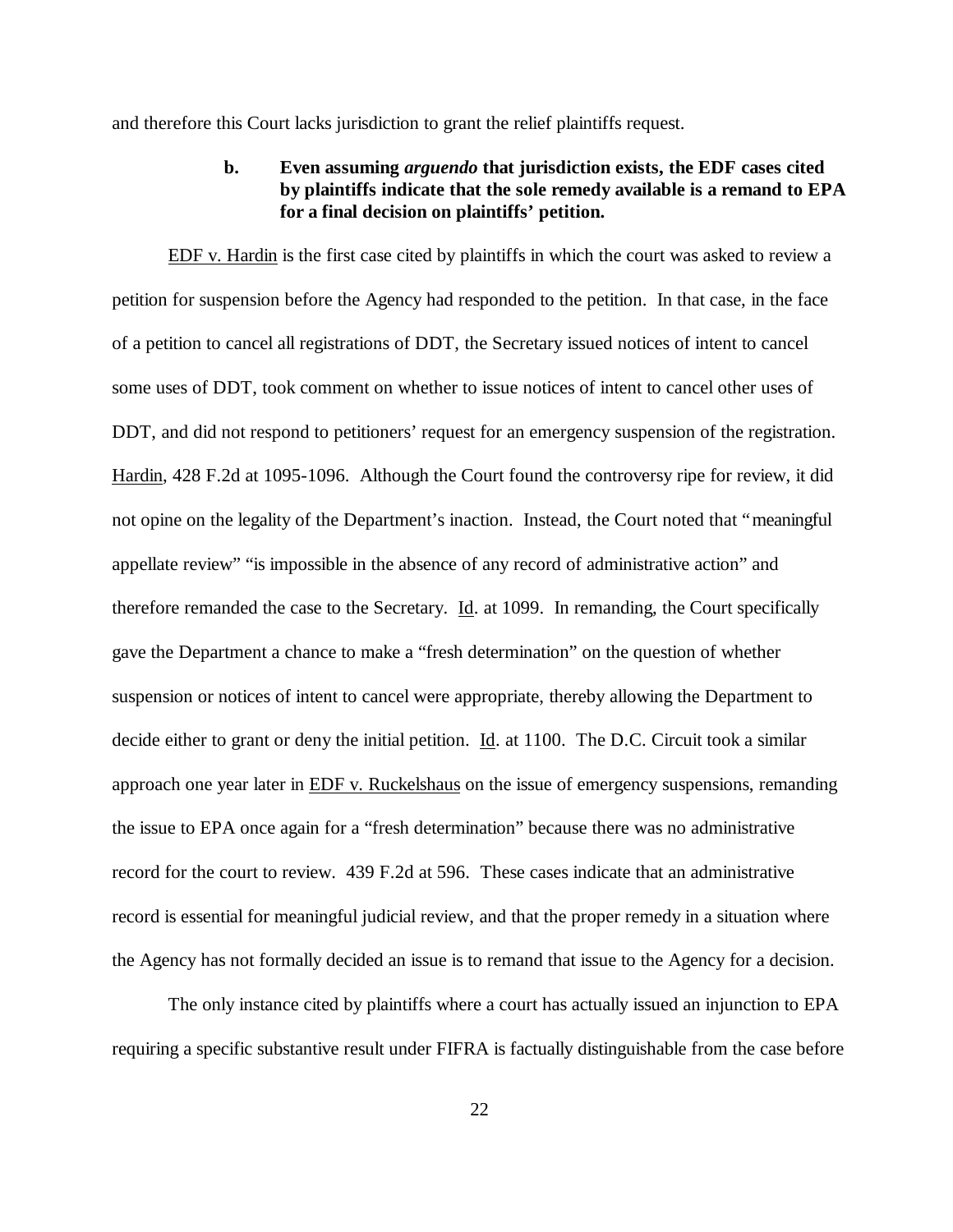this Court. In EDF v. Ruckelshaus, the D.C. Circuit did order the EPA to issue notices of intent to cancel the remaining registrations of DDT. 439 F.2d at 595. In that case the Court was able to point to specific final statements made by the Agency in a final document entitled "Statement of Reasons Underlying the Decisions on Behalf of the Secretary with respect to the Registrations of Products Containing DDT." Id. at 594, n.38. Those statements, in the Court's opinion, satisfied the statutory standard for when a notice of intent to cancel is required. Id. at 595. No such final statements exist in this case. Rather, plaintiffs' motion relies upon a draft version of the science chapter of a forthcoming draft risk assessment of penta. **Cite their memo**. Since the draft preliminary risk assessment was released for public comment, it has undergone changes, most notably inclusion of a worker safety study and consideration of contaminants. See Housenger Decl. ¶ 22. Further, once released, the draft risk assessment itself will be subject to public comment and review. Id.  $\parallel$  22. The interim statements cited by plaintiffs are clearly distinguishable from the statements made by the Administrator in a final document generated for the express purpose of explaining the Agency's actions. Moreover, as explained in more detail below, those statements do not reflect any consideration of the "economic, social, and environmental . . . benefits of the use" of penta. <u>See</u> 7 U.S.C. § 136(bb).

## **2. Plaintiffs Are Unlikely To Succeed On The Substantive Merits Of Their Claim.**

## **a**. **Plaintiffs are unlikely to succeed on the merits of their claim under FIFRA.**

Plaintiffs argue that because EPA has allegedly made "findings" concerning the risks posed by penta, EPA is automatically required to issue notices of cancellation and to issue an emergency suspension order. Plaintiffs rely heavily on the EDF trio of cases to support this claim. However,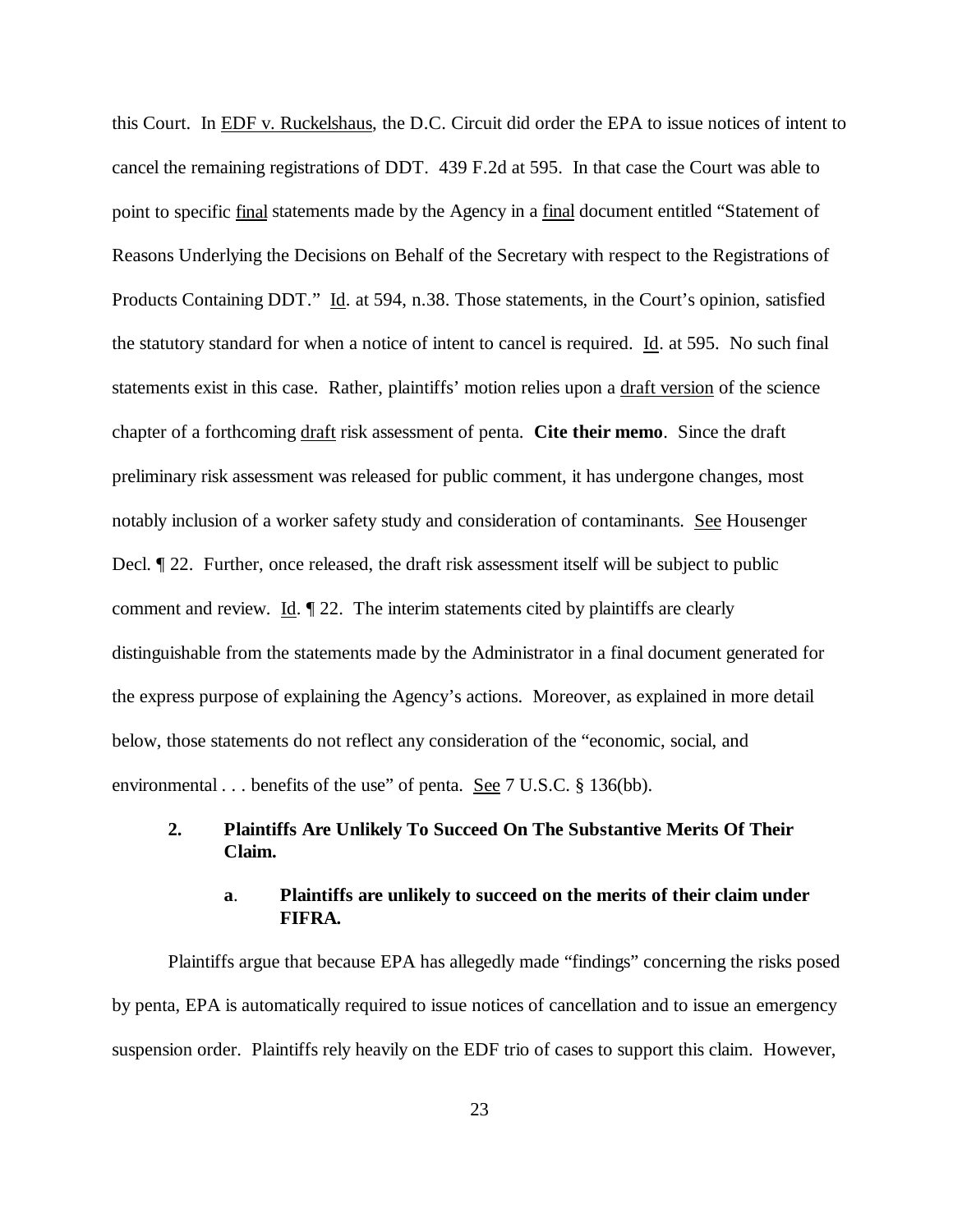the significant changes in FIFRA since those cases were decided and the factual distinctions between those cases and this matter render the cases unpersuasive in this context.

## **(1) FIFRA has changed significantly since the EDF cases were decided.**

Since the D.C. Circuit decided the cases cited by plaintiffs, Congress has made three significant amendment to FIFRA. First, Congress "completely revised" the Act in 1972. Second, in 1988, Congress amended FIFRA to provide for the reregistration of pesticides registered prior to 1984. 7 U.S.C. § 136a-1. Finally, in 1996, Congress passed the Food Quality Protection Act (FQPA), which required the Agency to reassess pesticide tolerances. These later two amendments have resulted in Congressionally-mandated processes for reviewing the risks and benefits of currently registered pesticides, processes that were noticeably absent from the statutory scheme before the Court in the early 1970s. Prior to 1964, FIFRA included a "protest registration" scheme that required the government to register a pesticide even in those situations where the registration application did not conform with FIFRA's requirements. FIFRA  $\S$  4(c); see Ruckelshaus, 439 F.2d at 593. In 1964 Congress passed amendments eliminating this approach in favor of the current approach, which places the burden of demonstrating safety and compliance with the Act with the registrant. When the cases cited by plaintiffs were decided, FIFRA contained no specific mechanism for reregistration or post-registration review. The D.C. Circuit noted that FIFRA had granted the public "a role in deciding important questions of public policy" and that the only way to give the public a chance to perform its role was for the Administrator to issue notices of intent to cancel in order to "commence the administrative process." Ruckelshaus, 439 F.2d at 594-595.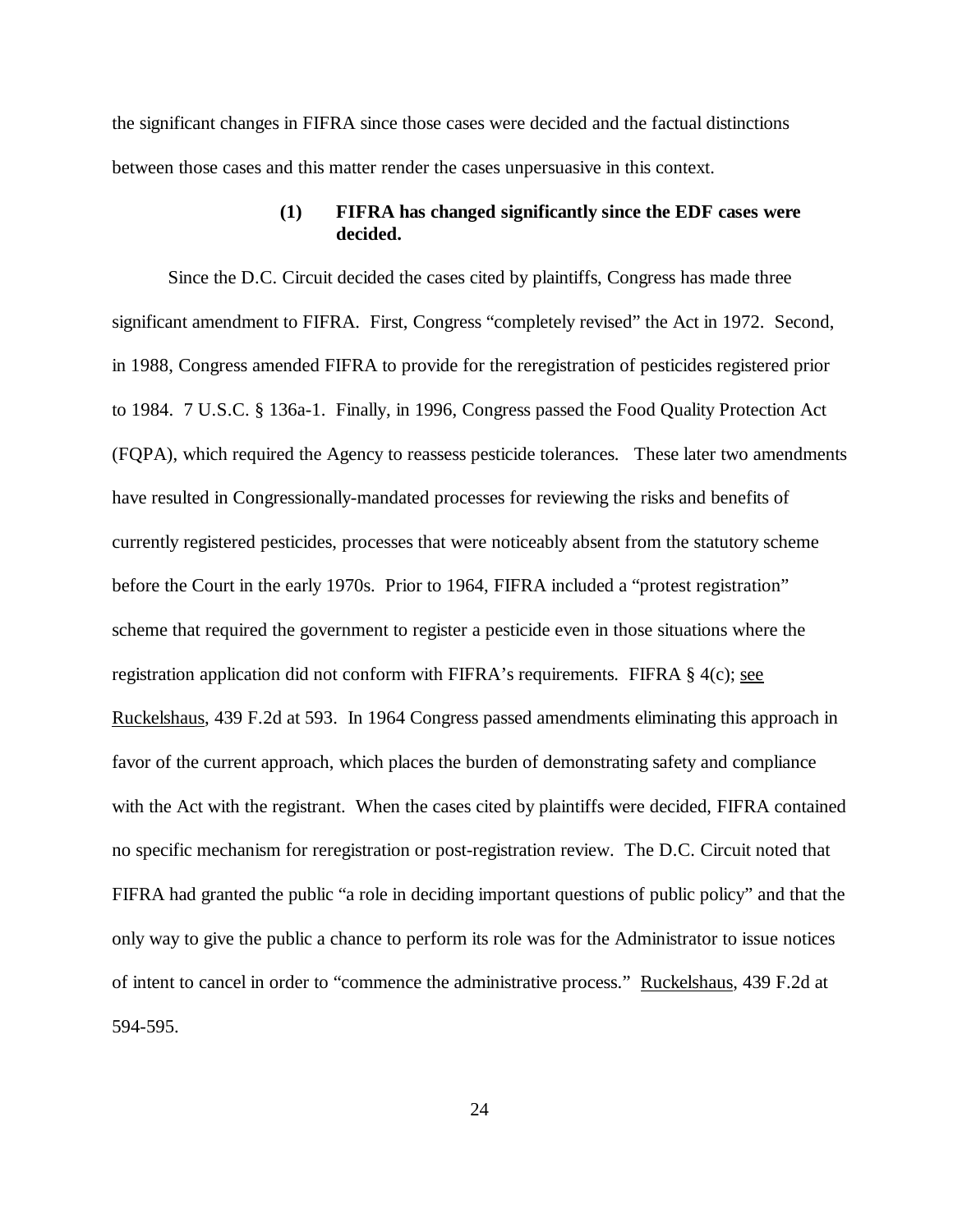Notices of intent to cancel and emergency suspensions are no longer the sole avenue EPA can take to commence public proceedings to examine currently-registered products that pose a substantial question of safety. In fact, EPA is now required to re-examine many registered pesticides on its own. In 1988 and again in 1996 Congress created new, detailed processes for reevaluating the safety and benefits of a registered pesticide and mandated that the Agency use those processes. Under both of these processes EPA provides opportunities for public involvement, such as the opportunity to comment on the draft preliminary risk assessment. Housenger Decl. ¶ 23-24. Penta is currently undergoing reregistration review, consistent with the procedures adopted by Congress in 1988. Thus, an administrative process has commenced and, indeed, EPA has made significant progress toward the completion of that process. See Housenger Decl.  $\P$  14-22. Although reregistration does not prevent the Agency from using the other tools given it by Congress (such as the ability to suspend a registration), courts should be reluctant to remove a pesticide from the normal reregistration process once EPA has determined that reregistration is the most appropriate method for reassessing the risks and benefits of that pesticide.

## **(2) Cases cited by plaintiffs are factually distinguishable.**

The D.C. Circuit was troubled in the EDF cases cited by plaintiffs that the public would be left out of the process if the Agency refused to issue a notice of intent to cancel a registration. See, e.g., Ruckelshaus, 439 F.2d at 594-595. The court did not want difficult issues "resolved behind the closed doors of the Secretary," "outside the procedures provided by statute." Id. At that time EPA had no statutorily-created reassessment process within which to review the pesticides in question, and the court saw the issuance of notices of intent to cancel as a way to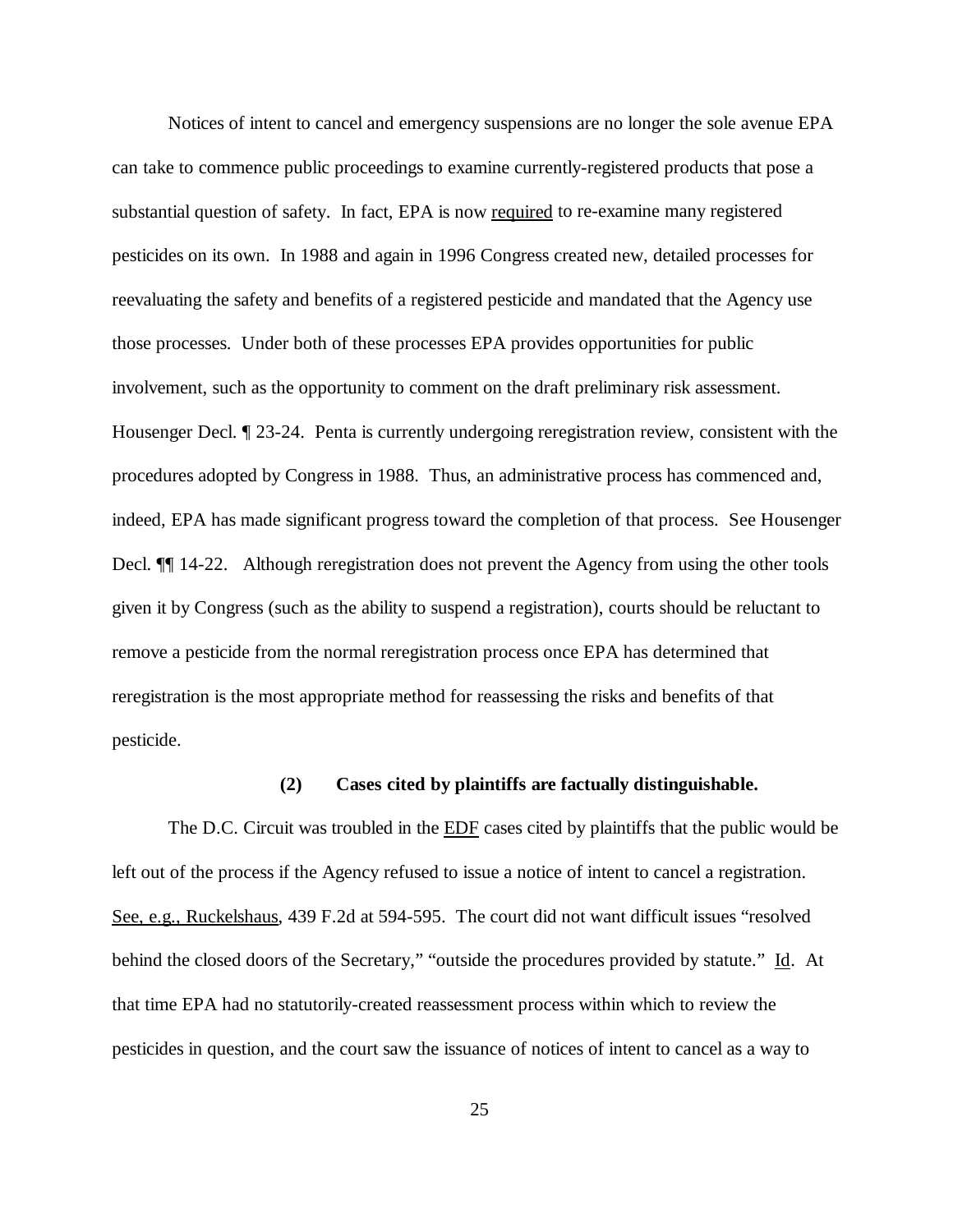ensure the Agency's thought process was open to the public.

Unlike the situation in the **EDF** cases, EPA's thought process and decisionmaking on the penta registrations has been and will continue to be very open to the public. First, as evidence by plaintiffs' Complaint and Motion, EPA has already completed an in-depth review of the risks and benefits of penta as part of the Rebuttable Presumption Against Registration (RPAR) process (currently known as "Special Review"). That six-year review culminated in 1984 with the issuance of notices of intent to cancel the wood preserving uses of penta and concluded with agreements reached with registrants in 1987. 49 Fed. Reg. 28,666 (July 13, 1984); 52 Fed. Reg. 140 (Jan. 2, 1987). During the course of the penta RPAR review, EPA involved the public by taking comments on preliminary findings, holding a public meeting, and incorporating public comments, where appropriate, into the risk assessment and the benefits assessment. See Housenger Decl. 15.

In addition to having already completed the RPAR public reassessment of penta, EPA is currently in the middle of a second public reassessment of the penta registrations. The fact that penta was already in the reregistration process when EPA received a petition to cancel and suspend all penta registrations is a key difference between this case and the cases cited by plaintiffs because the reregistration process is being conducted in an open and transparent manner, with ample opportunities for meaningful public participation. Id. ¶¶ 24. In fact, the public nature of the process is evident from plaintiffs' own brief, which relies heavily on a draft of the science chapter of a forthcoming draft penta risk assessment that was created and made available during the reregistration process. Plaintiffs submitted comments on the draft preliminary risk assessment, and have acknowledged in those comments that they will have another opportunity to submit comments once EPA publishes the draft risk assessment. See Pl. Exh. 11, p. 1. Similarly, plaintiffs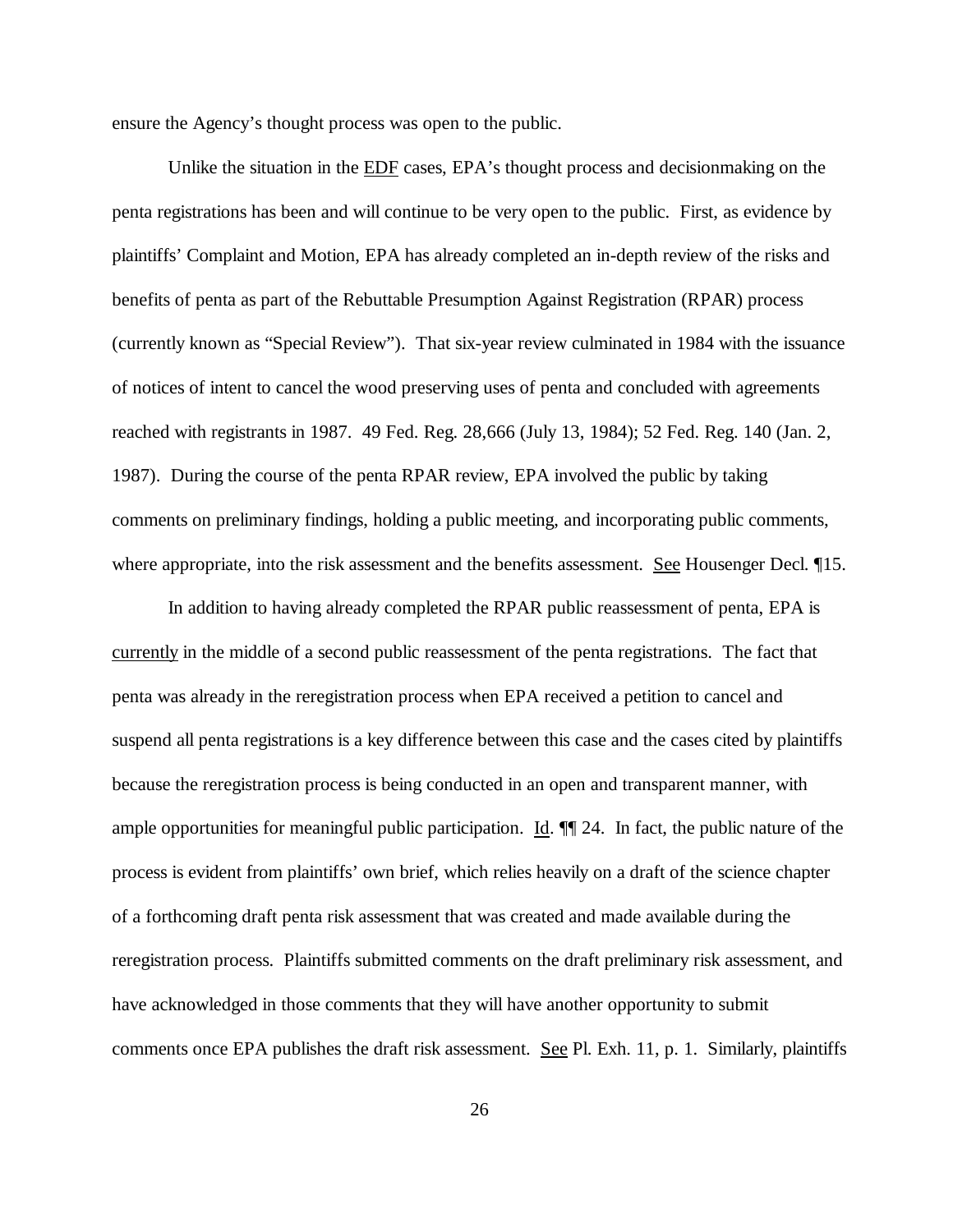will have the opportunity to comment on EPA's benefits assessment at a later date. Keehner Decl.  $\P$  4.

Because the penta registrations are currently undergoing a public reassessment of their risks and benefits, the concerns expressed by the D.C. Circuit do not exist in the case before this Court. The procedural safeguards established in the reregistration process – both in terms of the information to be considered by the Agency and in terms of the ability of the public to participate in the reassessment – sufficiently distinguish the facts before this court from the facts in the EDF cases as to require a different result.

## **b. Even if plaintiffs' request for a preliminary injunction rests on a claim of unreasonable delay, they would be unlikely to succeed on the merits.**

Plaintiffs' Complaint alleges, in part, that EPA has unreasonably delayed in responding to plaintiffs' petitions. Compl. ¶¶ 62-63. Although this allegation is ambiguously intertwined with allegations of "constructive denial," id. ¶ 62, Plaintiffs' Prayer for Relief seeks a "declaratory judgment that EPA has unreasonably delayed in completing its regulatory actions on the three wood preservatives . . . and in responding to Beyond Pesticides' petitions. . . ." Id. ¶ 64b. Oddly, however, plaintiffs' request for a mandatory preliminary injunction is not remotely grounded in their unreasonable delay claim. Plaintiffs provide no analysis of whether a mandatory preliminary injunction should issue on their unreasonable delay claim. Nonetheless, given that plaintiffs' Complaint is based, in part, on an unreasonable delay claim, EPA believes it is necessary to address briefly the analysis that would guide the Court should the Court address unreasonable delay in the context of this preliminary injunction.

The Court's analysis of whether to grant a mandatory preliminary injunction based on a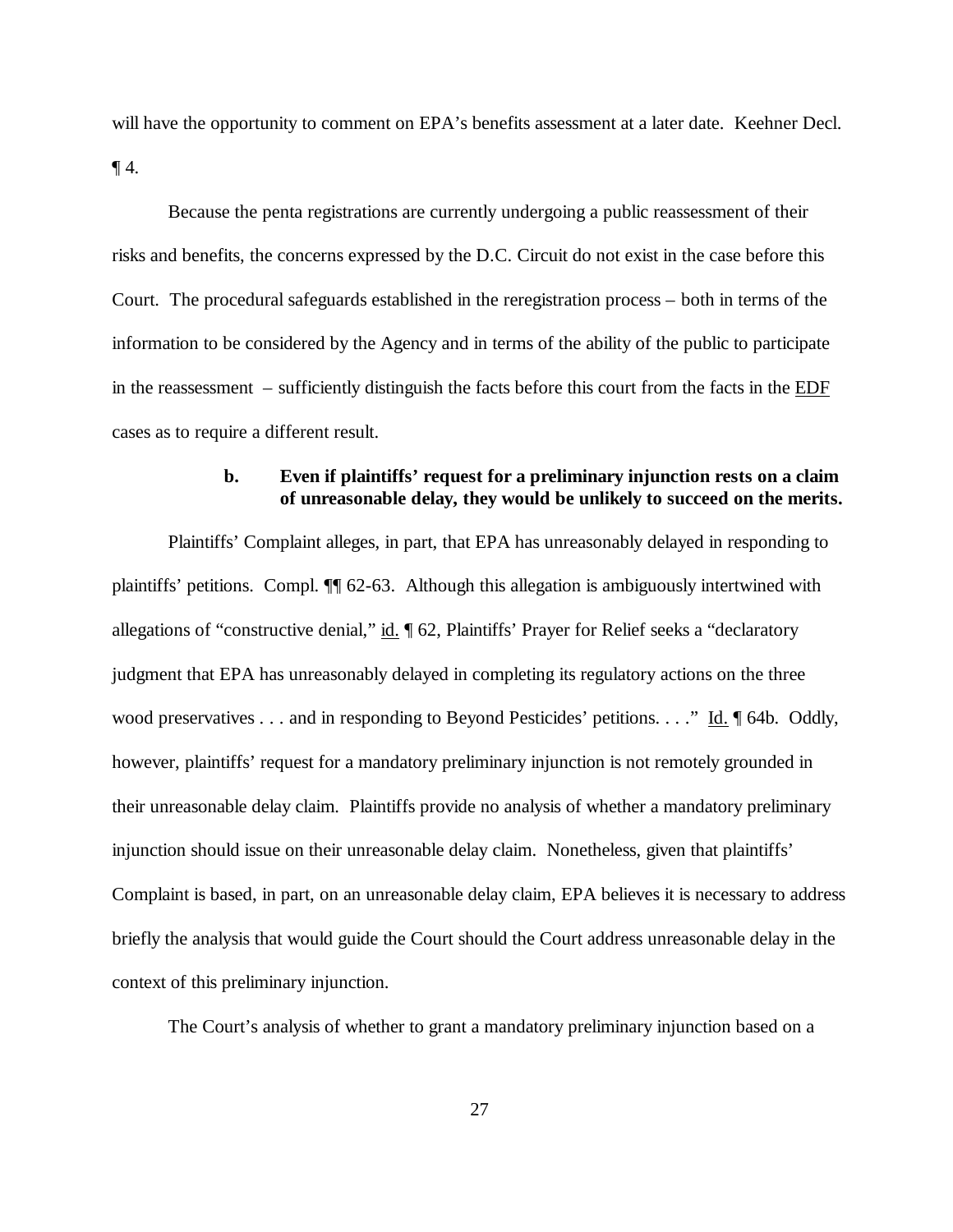claim of unreasonable delay should be guided by the factors set forth by the D.C. Circuit in

Telecommunications Research & Action Center v. FCC ("TRAC"), 750 F.2d 70 (D.C. Cir. 1984).

In TRAC, the D.C. Circuit adopted a six-part test for determining when injunctive relief is the

appropriate remedy to address agency delay. The six factors under this test are:

- (1) the time agencies take to make decisions must be governed by a "rule of reason;"
- (2) where Congress has provided a timetable or other indication of the speed with which it expects the agency to proceed in the enabling statute, that statutory scheme may supply content for this rule of reason;
- (3) delays that might be reasonable in the sphere of economic regulation are less tolerable when human health and welfare are at stake;
- (4) the court should consider the effect of expediting delayed action on agency activities of a higher or competing priority;
- (5) the court should also take into account the nature and extent of the interests prejudiced by delay; and
- (6) the court need not "find any impropriety lurking behind agency lassitude in order to hold that agency action is unreasonably delayed."

Id. at 80 (citations and internal quotations omitted).

Plaintiffs offer no analysis of any of these factors. In this case, because EPA is moving expeditiously on its reregistration process for penta and on consideration of plaintiffs' petitions, see Housenger Decl. ¶¶ 23-25, the Court does not even need to test any agency delay against these six factors to determine if the delay is egregious enough to warrant the imposition of a mandatory preliminary injunction. TRAC 750 F.2d at 72, 80. If, however, the Court decides to test EPA's alleged delay against TRAC's six-factor analysis, these factors demonstrate that plaintiffs have no likelihood of success on the merits of their unreasonable delay claim.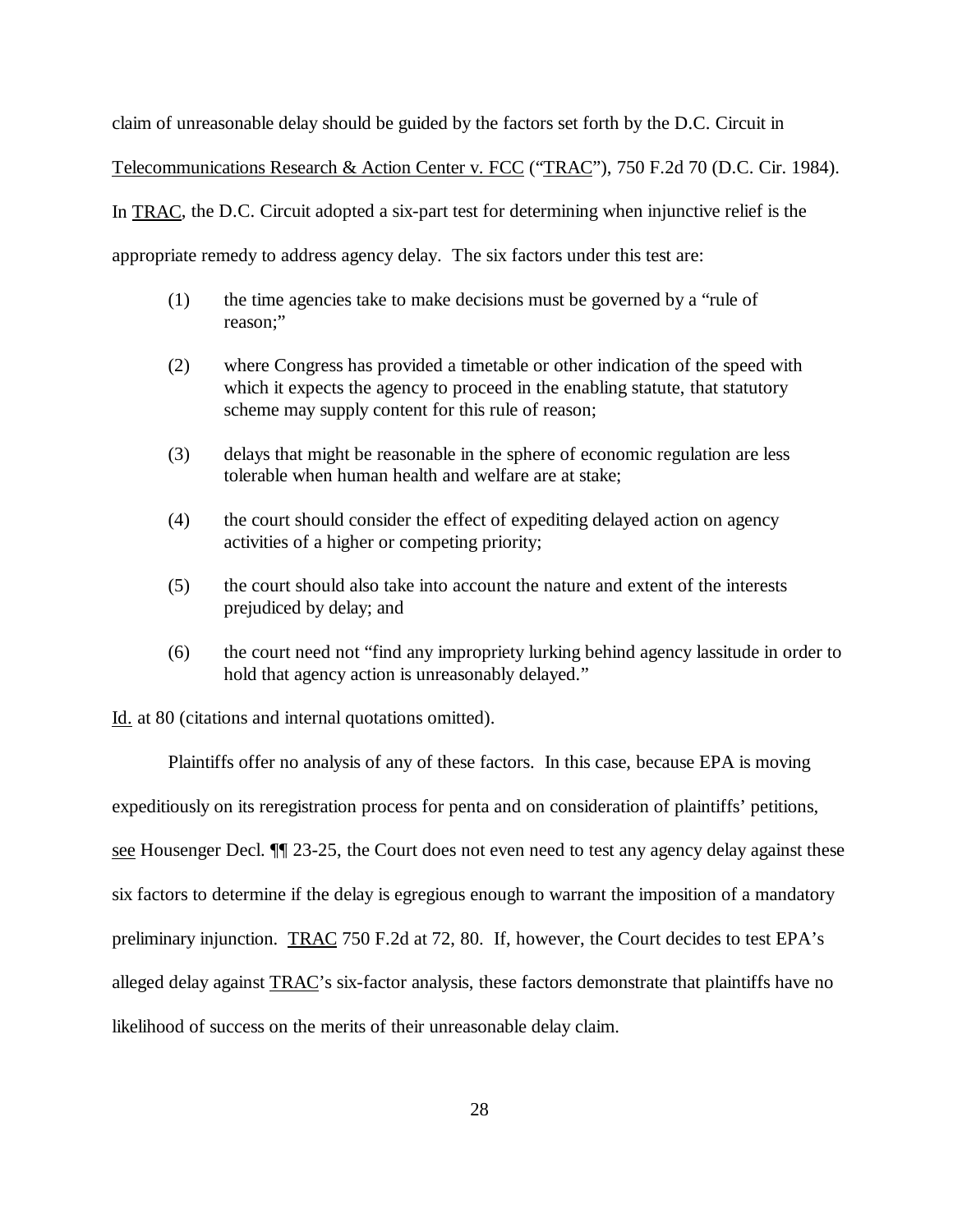With regard to the first and second **TRAC** factors, FIFRA provides no deadline within which EPA must grant or deny a petition for cancellation or suspension. Given the ongoing reregistration review of penta, and the status of that review, the fact that EPA has refrained from acting on plaintiffs' cancellation and suspension petition is well within the "rule of reason."

With regard to the third and fourth **TRAC** factors, EPA's entire docket involves matters relating to health and welfare. Thus, any benefit to health and welfare that may result from ordering EPA to issue notices of intent to cancel or suspend the penta registrations must be considered in light of competing health and welfare priorities that consume EPA's time. See Sierra Club v. Thomas, 828 F.2d 783, 798 (D.C. Cir. 1987). In balancing its competing priorities, EPA "is entitled to considerable deference in establishing a timetable for completing its proceedings," Cutler v. Hayes, 818 F.2d 879, 896 (D.C. Cir. 1987), particularly when as here the proceedings present "complex scientific and technical issues." Oil, Chem., & Atomic Workers Int'l Union v. Zegeer, 768 F.2d 1480, 1488 (D.C. Cir. 1985). Common sense dictates that a decision on plaintiffs' petitions, or completion of penta's reregistration, should not occur until EPA has completed the remaining steps in its penta reregistration process so that EPA is in a position to respond fully to public concerns and to evaluate those concerns with complete knowledge of the situation (including knowledge of the benefits of penta, which EPA has just begun to assess). Housenger Decl. ¶¶ 8-13, 23-25; Keehner Decl. ¶4. Because EPA's activities involve complex scientific and technological questions, the Agency "must be afforded the amount of time necessary to analyze such questions so that it can reach considered results in a final [decision] that will not be arbitrary and capricious or an abuse of discretion." Sierra Club, 828 F.2d at 798.

Under the fifth TRAC factor, the court is to consider the nature and extent of interests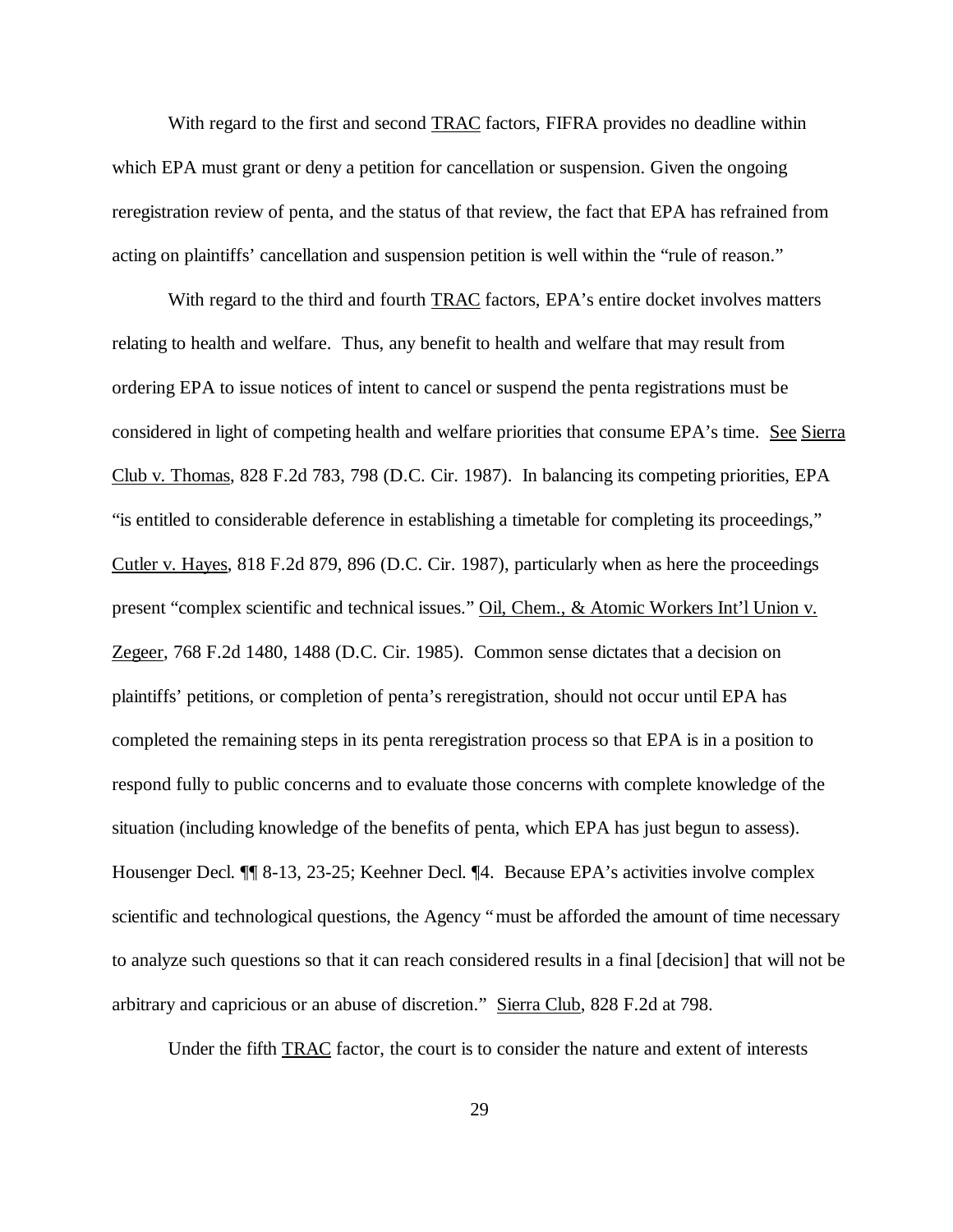adversely affected by the delay. In this case, the most significant fifth-factor issue is the extent to which plaintiffs may be prejudiced by any delay by EPA in acting on plaintiffs' petition. plaintiffs' alleged injuries are not caused by any delay or failure by EPA in acting on plaintiffs' petitions or completing the penta reregistration process. These injuries were allegedly occurring long before plaintiffs sent in their petitions and before they filed the instant lawsuit. Moreover, there is no certainty that plaintiffs' injuries would be remedied by the injunction they seek.<sup>10</sup>

Finally, the sixth TRAC factor essentially is a negative one, pointing out that impropriety is not a necessary element of unreasonable delay. Plaintiffs have not even hinted at any agency impropriety and, thus, nothing further is required under this factor.

### **B. PLAINTIFFS CANNOT ESTABLISH AN IRREPARABLE INJURY**

Plaintiffs are required to demonstrate that "extreme or very serious damage will result from the denial of the injunction." Columbia Hosp. For Women, 15 F. Supp. 2d at 4 (citations omitted). In assessing the potential injury to plaintiffs absent a preliminary injunction, the Court is entitled to consider plaintiffs' delay in seeking emergency relief. Where a party delays in seeking preliminary relief, the "failure to act sooner undercuts the sense of urgency that ordinarily accompanies a motion for preliminary relief and suggests that there is, in fact, no irreparable injury." Citibank, N.A. v. Citytrust, 756 F.2d 273, 276-77 (2d Cir. 1985); see also Fund for Animals v. Frizzell, 530 F.2d 982, 987-88 (D.C. Cir. 1976) (characterizing as "inexcusable" plaintiffs' in seeking injunction from time that they knew that their alleged rights had been denied; delay bolstered conclusion that

<sup>&</sup>lt;sup>10</sup>/Even if EPA were to suspend penta's registration, that would not remove penta from the environment. EPA has no authority under FIFRA to, for instance, order the removal and replacement of the millions of wood telephone poles nationwide that have been treated with penta. Plaintiffs themselves contend that poles treated with penta "will stay in use for decades," and that certain constituents of penta "will remain in the environment indefinitely." Memo p. 26.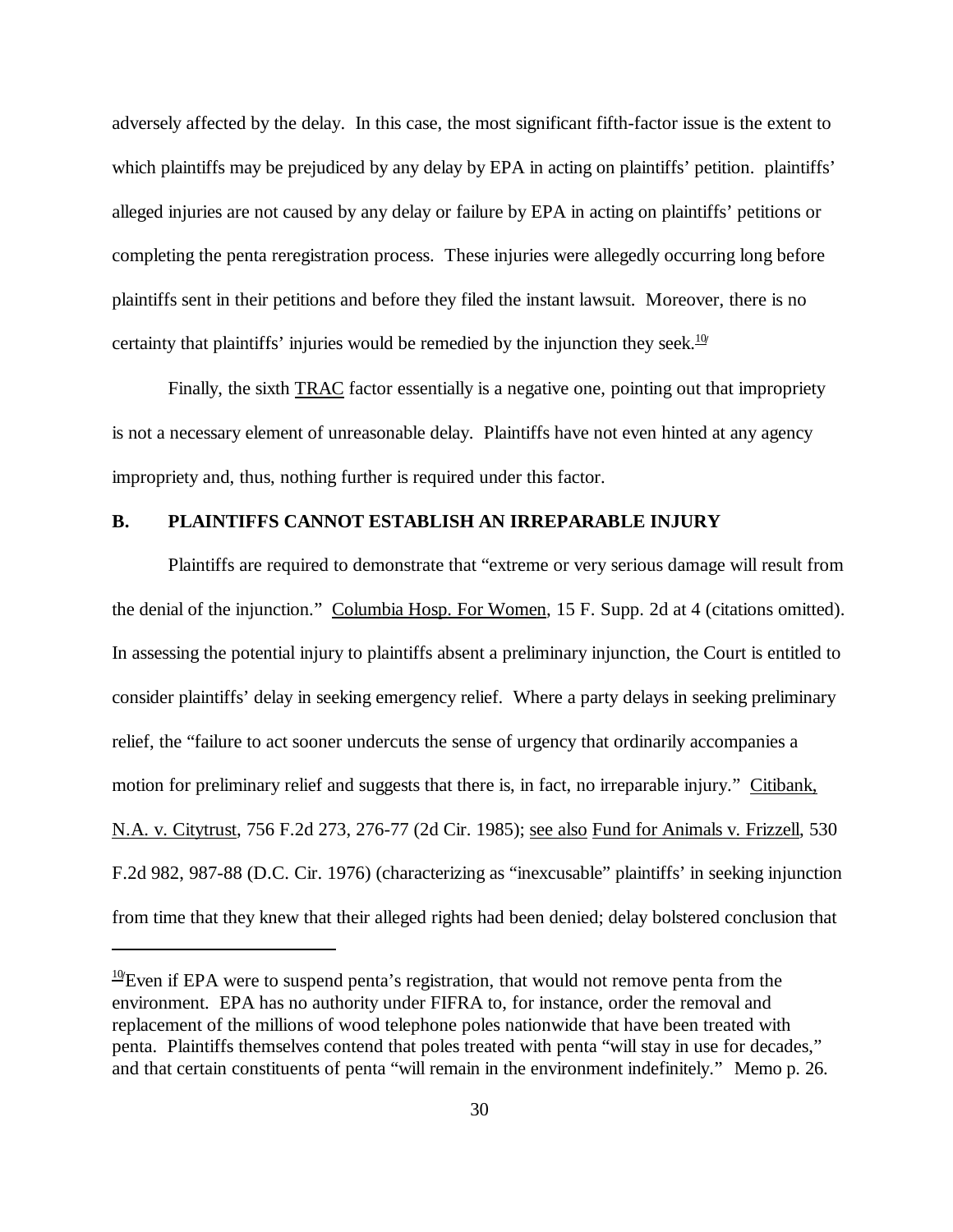injunction should not issue). Plaintiffs assert that they have been communicating their objections to penta and related preservatives to EPA since 1997; that they petitioned EPA on several occasions over the last five years to cancel the registrations of these pesticides; that their request for cancellation is based on "findings" that EPA made in 1999; that their most recent petition was dated December 2001; and that EPA responded to this petition on February 5, 2002 declining to either grant or deny it. See Pl. Mem. App. B.

That was over ten months ago. Plaintiffs offer no explanation whatsoever for their delay in seeking judicial relief. Nor do they offer any evidence of a recent change in circumstances or some other event that was sufficiently dire to prompt them to seek a preliminary injunction during the end-of-year holiday season. Plaintiffs' claims of imminent and irreparable injury must necessarily be weighed against their own delay in seeking relief.

Plaintiffs' claim that they have been injured by EPA's alleged failure to carry out its statutory mandate must also be evaluated in light of EPA's obligation to carefully balance the risks and benefits of a pesticide. EPA does not dispute that penta (like many pesticides) potentially poses some risk of injury to individuals who come into contact with it. To support their claims of drastic and irreparable injury, however, plaintiffs rely solely on a 1999 draft preliminary risk assessment which, they contend, contains EPA's "findings" regarding the extreme risks of penta. Initially, this document is not EPA's final word on the risks of penta. Although the risk assessment portion of EPA's reregistration review of penta is nearing completion, it is still ongoing, and aspects of the risk assessment are still awaiting further internal review and/or public comment. Housenger Decl. ¶¶ 22-25. Plaintiffs recognized as much when they filed their comments on the draft preliminary risk assessment, writing "We look forward to receiving the revised science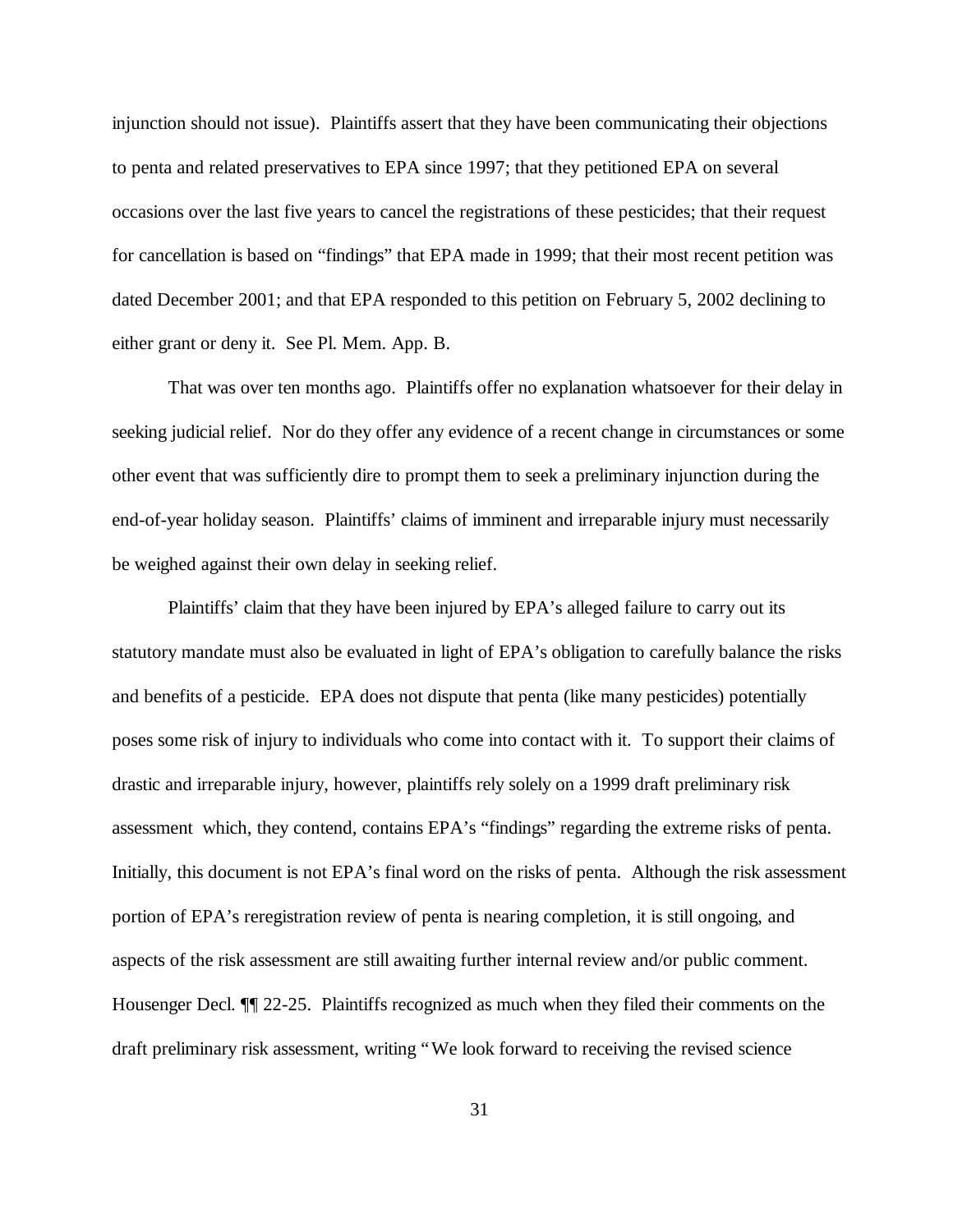chapter that addresses the micro-contaminants of PCP...." Plaintiffs' Exhibit 11, at 1.

Even assuming, however, that the 1999 draft risk assessment could be considered a definitive "finding" regarding the risks of penta, plaintiffs offer no unbiased evidence regarding the benefit side of the decisional equation established by FIFRA. In support of their claim that there are safer, "economically viable" alternatives to penta (and therefore that its risks outweigh its benefits), plaintiffs offer only position papers that they wrote themselves and self-serving affidavits from manufacturers of steel and fiberglass telephone poles extolling the virtues of their products.<sup>11/</sup> Mere allegations of the availability of efficacious alternatives do not demonstrate that consumers will actuallly turn to those alternatives; plaintiffs do not address the possibility that, instead of turning to steel or fiberglass poles, consumers will turn to poles treated with CCA or creosote. Plaintiffs' complaint asks this Court to order EPA to cancel the registrations for CCA and creosote based on risk concerns, Complaint at ¶ 64, however, granting plaintiffs' motion for preliminary injunction could have the effect of increasing the use – and therefore introduction into the environment – of these two other pesticides. Plaintiffs offer no real evidence, therefore, that risks will be reduced. At this point, it is simply impossible to tell whether or not the benefits of using penta outweigh the risks it poses. EPA has just begun its assessment of penta's benefits, and many questions remain to be answered (including questions regarding the costs and potential impact of

 $11/2$ Plaintiffs place a great deal of emphasis on EPA's earlier decision not to cancel penta, a decision which was based in part upon the lack of viable alternatives to penta at that point. It is certainly possible that in the intervening decade, alternatives that would be viable as large-scale replacements for penta have in fact been developed (although plaintiffs' evidence is insufficient to establish this). That is why EPA needs to complete its examination of the risks and benefits of both penta and its alternatives before making any final decision.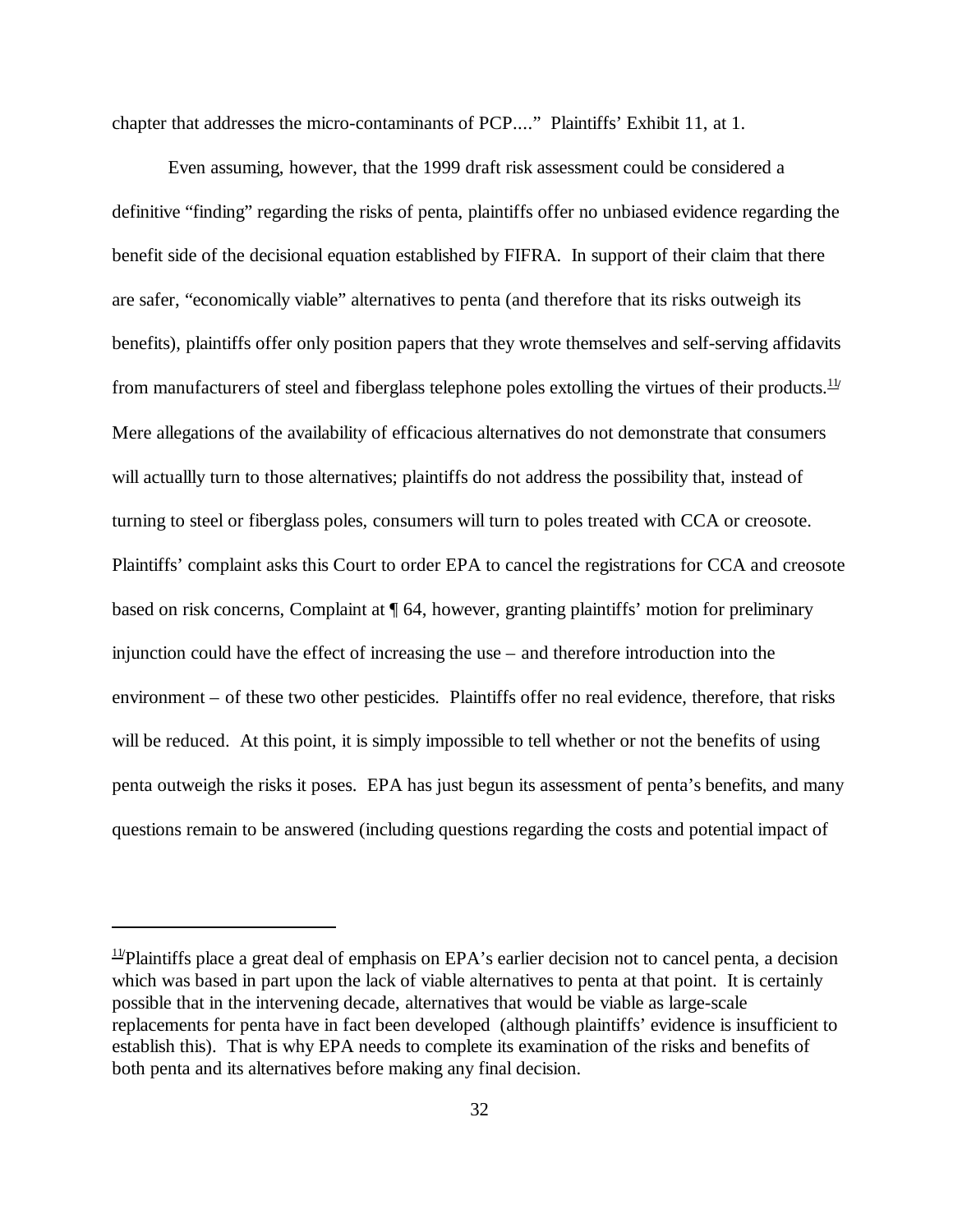switching to alternatives to penta – an issue which plaintiffs do not even attempt to address.)<sup>12</sup>/ See Keehner Decl., ¶¶ 6-8.

Plaintiffs bear the burden of showing that a preliminary injunction is necessary in order to prevent "extreme or very serious damage." Veitch v. Danzig, 135 F. Supp. 2d at 35. To find that plaintiffs have shown an irreparable injury in this context, however, the Court would be required to do something that EPA itself does not yet have sufficient information to do, i.e., to evaluate the risks and the benefits of penta and conclude that the risks in fact outweigh the benefits. Before making a determination that the availability of substitutes weighs against the continued use of penta, EPA will have to examine a host of issues. See Keehner Decl. ¶ 6. Plaintiffs have simply failed to sustain their burden.

# **C. PLAINTIFFS CANNOT OVERCOME THE POTENTIAL IMPACT THAT THEIR REQUESTED INJUNCTION WOULD HAVE ON THE INTERESTS OF OTHER PARTIES.**

Plaintiffs' claim that no harm would occur to other parties if penta were suddenly unavailable depends, again, upon their unsupported assertion that "viable substitutes exist for all of penta's uses" that would "minimize any damage from the unavailability of penta while an injunction is in force." Pl. Mem. p.  $26.\frac{13}{7}$  Plaintiffs simply assume – with no evidentiary foundation -- that

 $\frac{12}{2}$ Plaintiffs assert, with no support, that the reregistration process "does not include a reexamination of benefits." See Pl. Mem. p. 17 n.40; see also id. p. 16 (stating that EPA "does not conduct a full risk/benefit review." This is simply wrong. FIFRA incorporates considerations of "economic, social, and environmental costs and benefits into the "unreasonable risk" registration standard. 7 U.S.C. § 136(bb) (emphasis added). As discussed in the Keehner and Housenger declarations, evaluating the benefits of a pesticide is a critical component of EPA's reregistration review.

<sup>&</sup>lt;sup>13</sup>/It is unsurprising that manufacturers of steel utility poles and fiberglass utility poles have submitted affidavits in support of plaintiffs' motion. However, in light of the economic interest (continued...)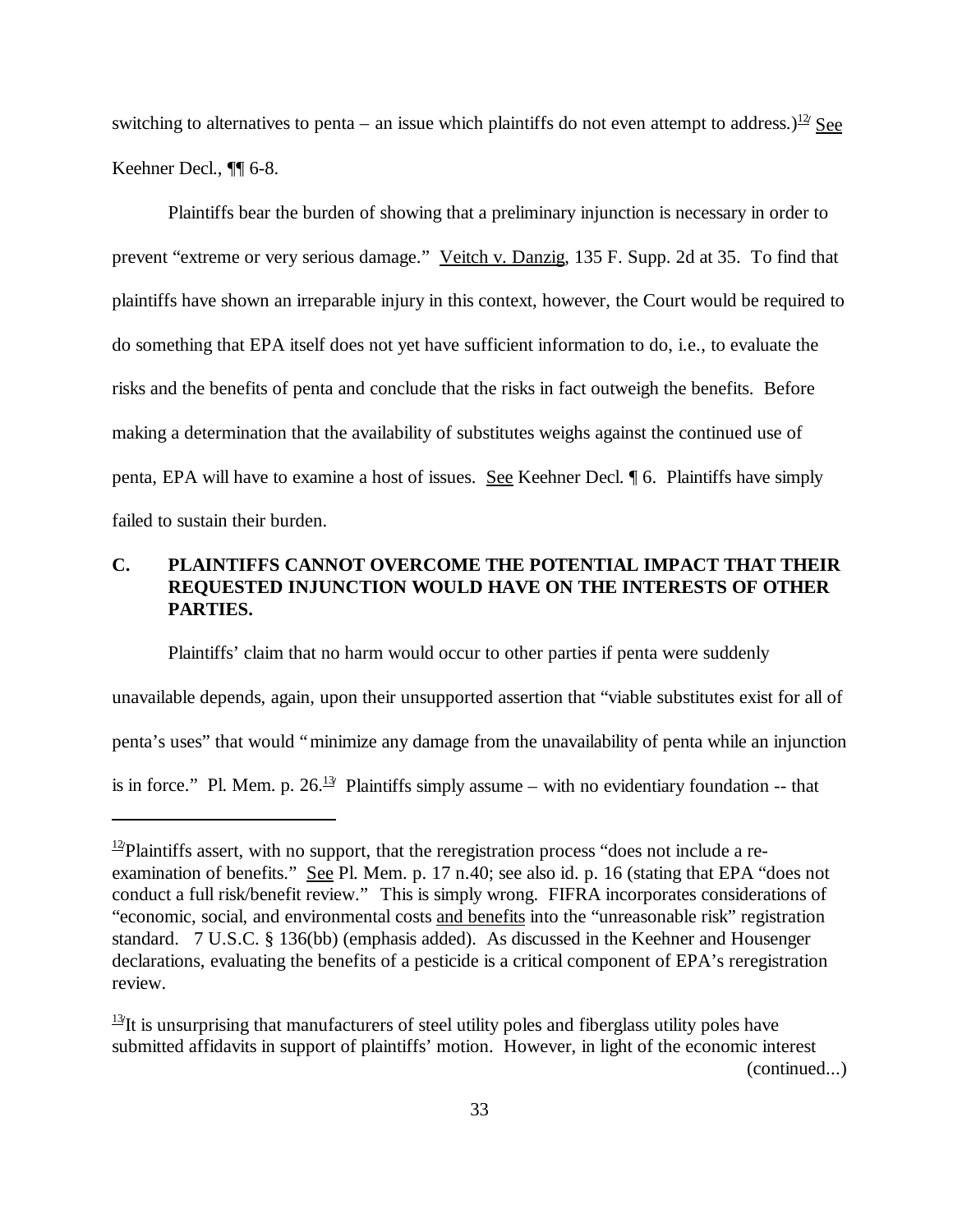such substitutes would be readily available on short notice and that they would be adequate to meet all of the needs of consumers who purchase and use penta-treated products. They also assume that current users of penta-treated poles would simply and inevitably choose to switch to the alternatives favored by plaintiffs. The alternatives cited by plaintiffs could be more expensive, more difficult to install or use, not suitable for all conditions in which penta-treated poles are used, or have other limitations. Plaintiffs have offered no evidence of the impact on consumers of pentatreated products. Moreover, plaintiffs entirely ignore the potential for disruption to EPA's ongoing review of other pesticides if EPA is forced to accelerate its consideration of penta.

## **D. PLAINTIFFS HAVE FAILED TO DEMONSTRATE THAT THEIR REQUESTED PRELIMINARY INJUNCTION WOULD SERVE THE PUBLIC INTEREST.**

Plaintiffs' claim that there "is little or no disadvantage to the public" from making penta unavailable because there are "economically viable alternatives" is addressed above. In addition, plaintiffs make a strained argument that EPA has somehow skewed the market towards penta usage and prevented consumers from seeking alternatives to penta simply by maintaining its registration. The real market impact would come from granting the injunction that plaintiffs request – instead of a marketplace in which consumers are free to choose between penta-treated utility poles, steel poles, fiberglass poles, and whatever other alternatives there may be, the choices would be limited to non-penta-treated products.

It is simply impossible to know at this point what impacts would result from a sudden switch to non-penta-treated products. See Keehner Decl. ¶ 9. Nor is it possible to know even

<sup>13</sup>**/** (...continued)

that these affiants have in a penta-free marketplace, their testimony that their products necessarily represent viable alternatives to penta should be viewed with a critical eye.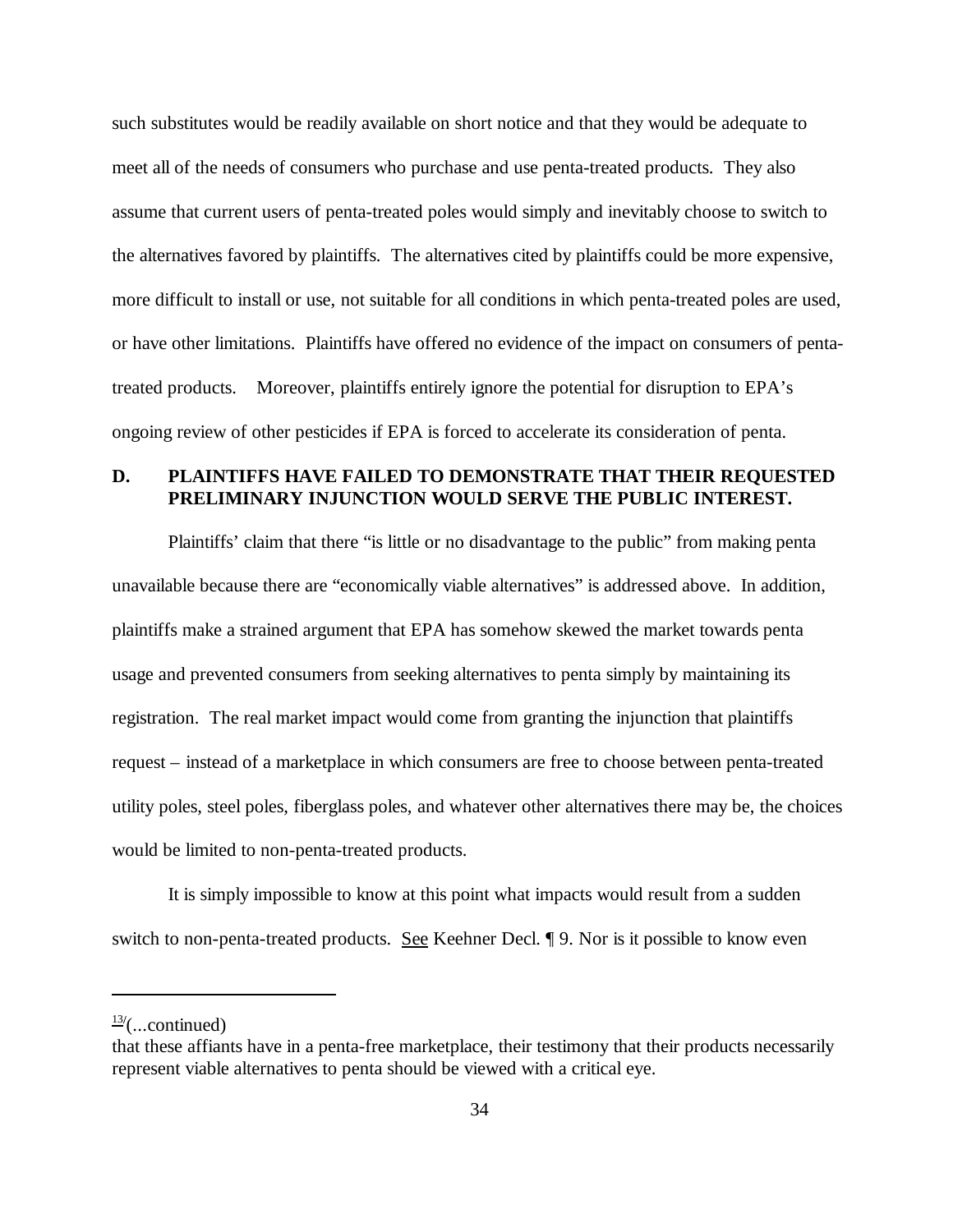whether those products advocated by plaintiffs would be suitable substitutes for all uses of pentatreated wood. See Keehner Decl. ¶¶ 5-6. In addition, plaintiffs have not accounted for the possibility that the public – both the wood preserving industry and consumers of treated wood – would turn to wood treated with CCA and creosote rather than to plaintiffs' preferred substitutes.

EPA still has significant work to do before it can determine whether the balance of risks and benefits suggests that the public interest would best be served by removing penta from the market. Plaintiffs thus are asking the Court to make a determination that EPA itself is not yet ready or able to make responsibly. Plaintiffs' one-sided and self-serving evidence falls far short of establishing that the public interest would be served by immediately removing penta from the market.

### **IV. CONCLUSION**

For the foregoing reasons, plaintiffs' Motion for Preliminary Injunction should be denied.

THOMAS L. SANSONETTI Assistant Attorney General Environment and Natural Resources Division  $\sqrt{S/}$ ANGELINE PURDY, Trial Attorney Washington State Bar No. 24363 MICHELE L. WALTER, Trial Attorney Nebraska Bar No. 21347 United States Department of Justice Environment and Natural Resources Division Environmental Defense Section P.O. Box 23986 Washington, D.C. 20026-3986 Telephone: (Purdy) (202) 514-0996 (Walter) (202) 514-3376 Facsimile: (202) 616-0013 E-mail: angeline.purdy@usdoj.gov